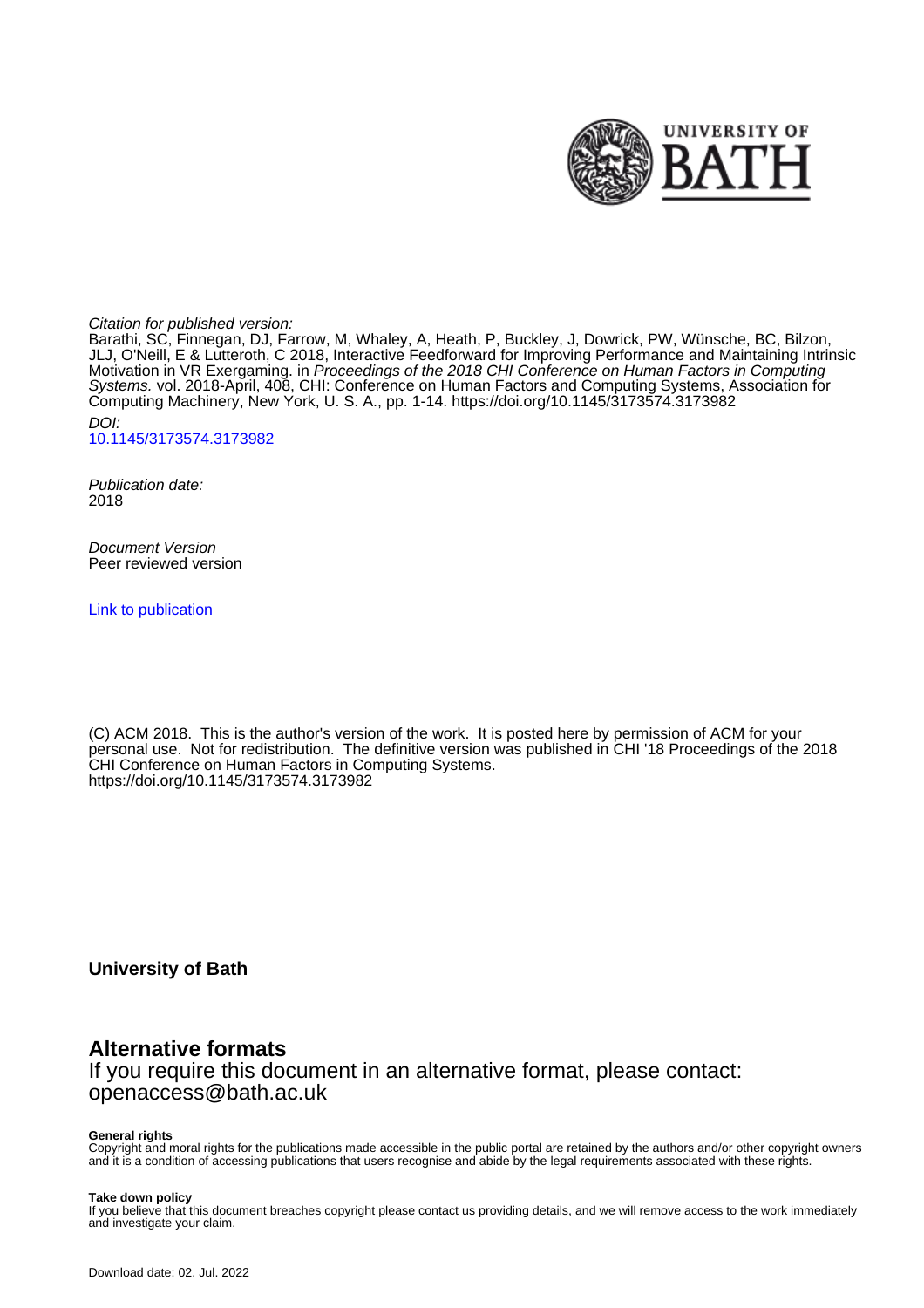# **Interactive Feedforward for Improving Performance and Maintaining Intrinsic Motivation in VR Exergaming**

Soumya C. Barathi<sup>1</sup>, Daniel J. Finnegan<sup>1</sup>, Matthew Farrow<sup>1</sup>, Alexander Whaley<sup>1</sup>, Pippa Heath<sup>1</sup>, Jude Buckley<sup>2</sup>, Peter W. Dowrick<sup>2</sup>, Burkhard C. Wünsche<sup>2</sup>,

James L. J. Bilzon<sup>1</sup>, Eamonn O'Neill<sup>1</sup>, Christof Lutteroth<sup>1,2\*</sup> <sup>1</sup>University of Bath, UK  $\frac{2 \text{University of} Auckland}{\text{Weighted}}$ , New Zealand



<span id="page-1-0"></span>Figure 1: a) The exergame is based on a computer-controlled stationary exercycle and played while wearing a head-mounted display. b) A "self modelling cue" helps the player to identify a "ghost" avatar with their own previous performance. c) Low-intensity cycling and avoiding trucks during warm-up, recovery and cool-down phases. d) High-intensity race against the "ghost."

# **ABSTRACT**

Exergames commonly use low to moderate intensity exercise protocols. Their effectiveness in implementing high intensity protocols remains uncertain. We propose a method for improving performance while maintaining intrinsic motivation in high intensity VR exergaming. Our method is based on an interactive adaptation of the feedforward method: a psychophysical training technique achieving rapid improvement in performance by exposing participants to self models showing previously unachieved performance levels. We evaluated our method in a cycling-based exergame. Participants competed against (i) a self model which represented their previous speed; (ii) a self model representing their previous speed but increased resistance therefore requiring higher performance to keep up; or (iii) a virtual competitor at the same two levels of performance. We varied participants' awareness of these differences. Interactive feedforward led to improved performance while maintaining intrinsic motivation even when participants were aware of the interventions, and was superior to competing against a virtual competitor.

*CHI 2018,* April 21–26, 2018, Montreal, QC, Canada

DOI: <https://doi.org/10.1145/3173574.3173982>

#### **ACM Classification Keywords**

Applied computing: Computer games; Applied computing: Consumer health; Human-centered computing: Virtual reality

# **Author Keywords**

Feedforward, exergame, virtual reality (VR), performance, intrinsic motivation

# **INTRODUCTION**

Physical inactivity has been identified as the fourth leading cause of death globally [\[50\]](#page-12-0). It is well established that a sedentary lifestyle increases the risk of developing diseases such as type 2 diabetes and cardiovascular disease [\[87\]](#page-14-0) which account for 30% of global mortality. The American College of Sports Medicine (ACSM) recommends adults should do at least 150 minutes of moderate exercise or 75 minutes of vigorous exercise per week [\[63\]](#page-13-0). However, when people begin physical activity regimens, 40% to 65% are predicted to drop out within 3 to 6 months [\[2,](#page-11-0) [3,](#page-11-1) [17\]](#page-11-2). Intrinsic motivation, i.e. motivation derived from enjoyment and satisfaction gained from an activity, has been identified as an important predictor of adherence to an exercise program [\[1,](#page-11-3) [30,](#page-12-1) [72\]](#page-13-1). Indeed, lack of time and maintaining motivation are the most commonly cited barriers to continuing exercise [\[26\]](#page-11-4) so tackling these two challenges is key to improving global health.

High-intensity interval training (HIIT) – short intermittent bouts of vigorous activity, interspersed with periods of rest or low-intensity exercise [\[32\]](#page-12-2) – can reduce the time required for a healthy exercise regime. Studies show that HIIT is equally beneficial or superior to traditional aerobic exercise in many fitness and health related measures [\[33,](#page-12-3) [49,](#page-12-4) [61\]](#page-13-2). Participants

<sup>∗</sup>Correspondence: c.lutteroth@bath.ac.uk

Permission to make digital or hard copies of all or part of this work for personal or classroom use is granted without fee provided that copies are not made or distributed for profit or commercial advantage and that copies bear this notice and the full citation on the first page. Copyrights for components of this work owned by others than the author(s) must be honored. Abstracting with credit is permitted. To copy otherwise, or republish, to post on servers or to redistribute to lists, requires prior specific permission and/or a fee. Request permissions from permissions@acm.org.

<sup>© 2018</sup> Copyright held by the owner/author(s). Publication rights licensed to ACM. ISBN 978-1-4503-5620-6/18/04. . . \$15.00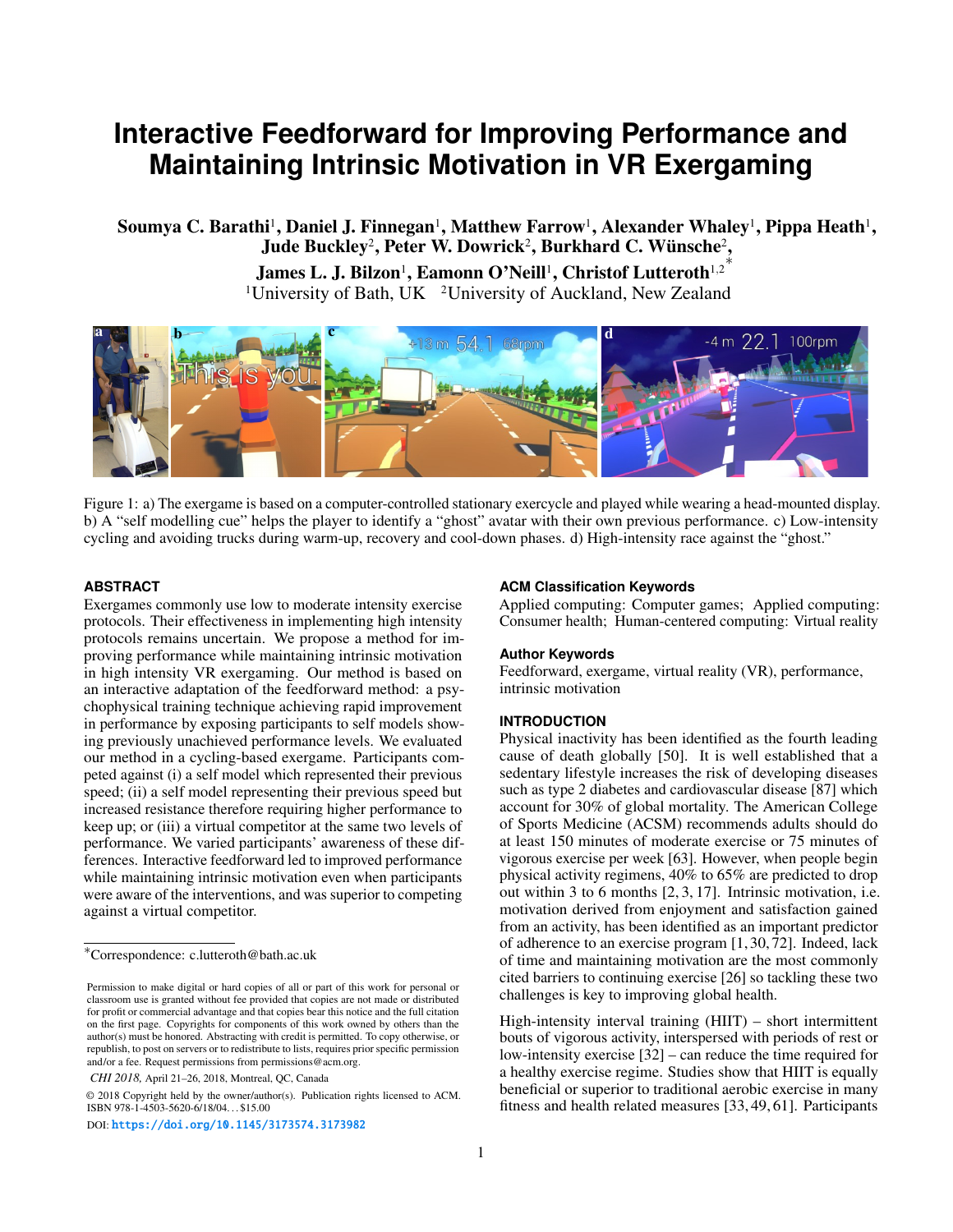also enjoy it more and prefer it to longer, lower intensity aerobic exercise [\[6,](#page-11-5) [83\]](#page-14-1). However, it remains a challenge to motivate people to exercise at sufficient intensity [\[28,](#page-12-5) [65\]](#page-13-3) and maintain a regime of vigorous exercise [\[9,](#page-11-6) [62\]](#page-13-4).

There is evidence that exergames increase enjoyment and intrinsic motivation compared to conventional exercise and distract from uncomfortable bodily sensations [\[4,](#page-11-7) [5,](#page-11-8) [25,](#page-11-9) [59,](#page-13-5) [75\]](#page-13-6). Exergames can be effective in motivating players to exercise at light-to-moderate intensity [\[4,](#page-11-7) [35,](#page-12-6) [59,](#page-13-5) [67\]](#page-13-7). There is some evidence that exergaming also holds promise for motivating exercise at a high intensity [\[36,](#page-12-7) [47,](#page-12-8) [58,](#page-13-8) [88\]](#page-14-2). However, motivating players to work at high intensity in an exergame remains a challenge, as hard exercise often reduces pleasure [\[7,](#page-11-10) [23,](#page-11-11) [66\]](#page-13-9).

We propose to improve a player's exercise performance in a VR HIIT exergame while maintaining intrinsic motivation using an *interactive feedforward* method. Conventional feedforward is an established method to help an individual learn or improve a skill or performance, "in which an image of success is constructed to illustrate achievement beyond the individual's current ability" and which can result in "remarkably rapid changes of behaviour and improvements of performance" [\[19\]](#page-11-12). Feedforward is a type of *self modelling*, an intervention procedure using recordings of oneself engaged in adaptive behaviour to learn skills or adjust to challenging environments as part of a training or therapy protocol [\[18\]](#page-11-13). To improve performance with feedforward, two conditions must be met: 1) a self model of an individual must be "constructed", usually by editing videos, to create essentially a future image of improved behaviour, and 2) the individual should see themselves in a desired performance. Dowrick suggests that an enhanced self model may serve not only as a model to which you aspire but as a competitor to elicit improvement in performance [\[19\]](#page-11-12). Our interactive feedforward method is the first to use an enhanced self model as a competitor in this way. The dynamic behaviour of an enhanced interactive self model can only be effectively simulated in a virtual environment.

Our exergame and setup using a stationary exercycle and headmounted display (HMD) are shown in Figure [1.](#page-1-0) In order to create a self model, we recorded the player performing an exergame session on the bike. We then replayed this recording as a self model in subsequent HIIT sessions in the form of a "ghost" avatar so the players compete against their own previous performance. For the self model to function as markedly improved, we increase the bike resistance while players race against the self model. Thus the effort required to outrace or maintain the same pace as the ghost is higher due to the increase in resistance of the exercise bike. We call this *interactive feedforward* as, in contrast to how feedforward is typically used, individuals are not merely passive recipients of a self model (e.g. in the case of a video [\[21\]](#page-11-14)) but interact with it in real-time in a VR feedforward experience. This is related to the practice of setting challenges or targets; however, the target is presented through a self model rather than using typical targets without reference to self. We hypothesise that interactive feedforward, in which players identify with the self model while perceiving it as performing at a level they have not previously achieved, will improve performance more

than an unenhanced self model [\[14,](#page-11-15) [74,](#page-13-10) [86\]](#page-14-3). We operationalise performance as average power output, which is a measure of performance widely used in sport and exercise science.

Ideally, we would like our method to be superior in all regards, increasing both performance and intrinsic motivation. However, this goes against human psychophysiological constraints, which have been shown to reduce positive affect as physical exertion nears or surpasses the ventilatory threshold [\[23\]](#page-11-11). We cannot change the fact that vigorous exercise feels 'hard', therefore it is unrealistic to expect interactive feedforward to improve performance while significantly *increasing* intrinsic motivation. It is plausible, however, that good exergame design can mitigate loss of intrinsic motivation [\[25,](#page-11-9) [27,](#page-11-16) [69,](#page-13-11) [75\]](#page-13-6). Hence, we hypothesise that interactive feedforward will not be significantly worse than an unenhanced self model in its effect on intrinsic motivation. To test this we use *non-inferiority testing* [\[51,](#page-12-9) [73\]](#page-13-12), which is widely used in clinical trials but has hardly been used in HCI. It tests whether a method is not worse than a justifiable margin compared to a known method. The non-inferiority margin was selected based on the results of other studies using the Intrinsic Motivation Inventory (IMI) Interest/Enjoyment subscale, considering differences in IMI scores that were meaningful with regard to a context or treatment [\[12,](#page-11-17) [27,](#page-11-16) [39,](#page-12-10) [56,](#page-13-13) [69\]](#page-13-11).

Interactive feedforward can be regarded as a suitable method for performance improvement in exergames only if it works when players are aware it is being used. It is impractical and potentially unethical to count on players' ignorance in the long term. Users are likely to notice marked changes in intensity as they play an exergame. When using feedforward with video, individuals are usually involved in the creation of the self modelling video and hence fully aware of the method [\[19](#page-11-12)[–21\]](#page-11-14). We therefore also investigated whether awareness of resistance increase in an exergame compromised its efficacy.

Our concept of interactive feedforward is based on competition against a self model ("self competition"). This is different from competition against a virtual competitor ("non-self competition") which is widely used in racing games. Feedforward theory [\[19\]](#page-11-12) and empirical evidence [\[79\]](#page-14-4) suggest that self models are more powerful than models of others, as participants are able to identify and relate more closely to self models. Furthermore, there is evidence to suggest that competition against others can have a detrimental effect on intrinsic motivation, especially in less fit individuals [\[16,](#page-11-18) [68\]](#page-13-14). We therefore hypothesise that interactive feedforward not only improves an individual's performance more than competition against a virtual non-self competitor but is also more effective in intrinsically motivating players. In summary, we investigated the following research questions:

- RQ1 How effective is interactive feedforward in improving performance as measured by average power output while maintaining intrinsic motivation?
- RQ2 How robust are the effects of interactive feedforward to a player's awareness that the method is being used?
- RQ3 How do interactive feedforward and non-self competition differ in terms of performance and intrinsic motivation?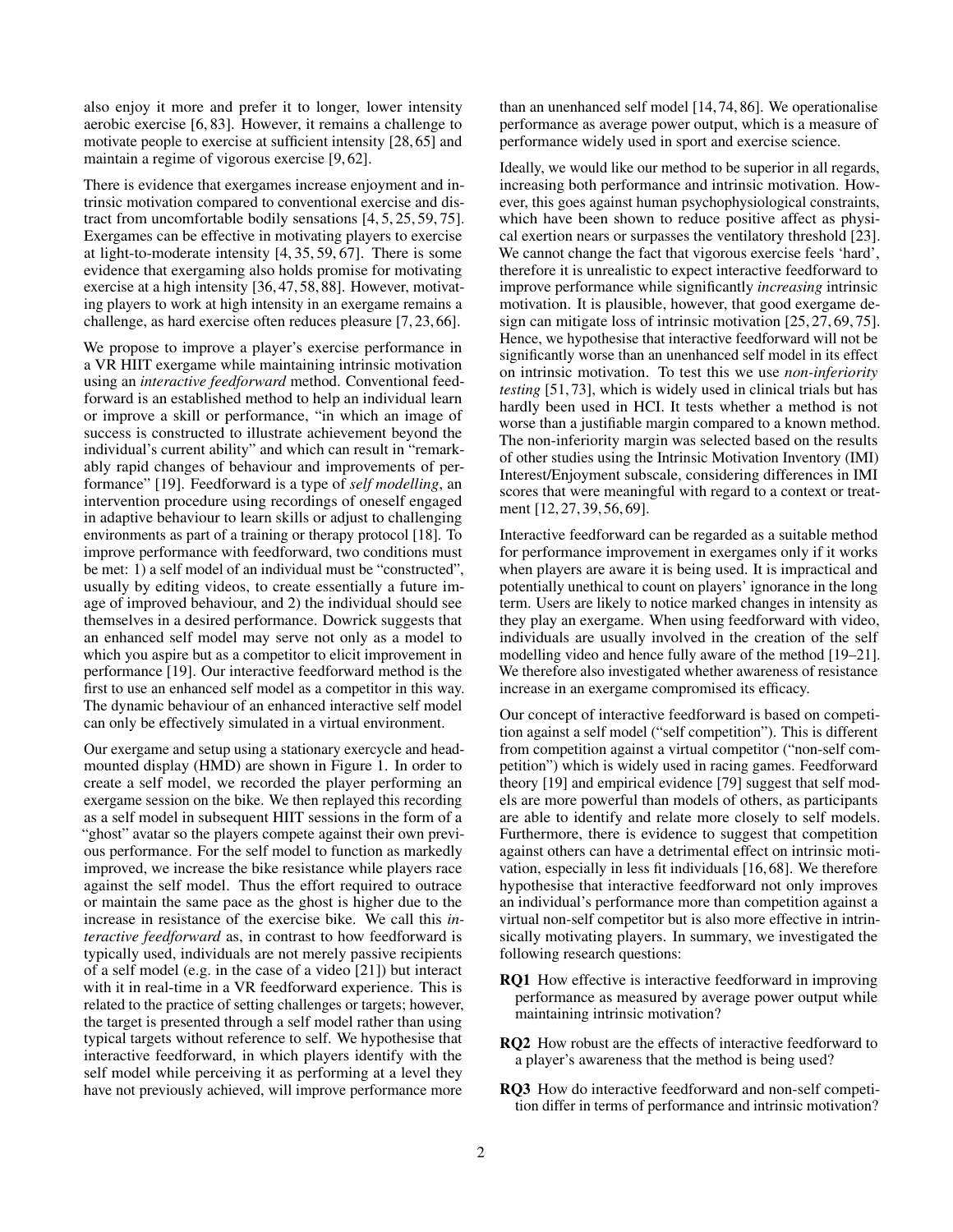Self modelling and feedforward have mostly been used with video ("video self modelling") [\[13,](#page-11-19)[19–](#page-11-12)[21,](#page-11-14)[29](#page-12-11)[,79,](#page-14-4)[80,](#page-14-5)[84,](#page-14-6)[85\]](#page-14-7). To our knowledge, feedforward has never previously been used in interactive exergaming. We make the following contributions:

- 1. An exergaming system for interactive feedforward in virtual reality.
- 2. An empirical study investigating the efficacy of interactive feedforward in improving physical performance while maintaining intrinsic motivation in our exergame.
- 3. An investigation of the robustness of the approach with regard to a player's awareness of the method being used.
- 4. A comparison of self competitive interactive feedforward and competition with others.

# **RELATED WORK**

Internal barriers (e.g. lack of willpower, lack of time) are more frequently cited as reasons for not exercising than external barriers (e.g. lack of transport, cost) [\[89\]](#page-14-8). Lack of time and motivation are the major barriers for most people [\[26\]](#page-11-4). Motivation can be divided into intrinsic (doing an activity for its own sake, enjoyment) and extrinsic (driven by external outcomes, e.g. losing weight and improving fitness) [\[71\]](#page-13-15). Intrinsic motivation plays a very important role in long-term adherence to exercise [\[1,](#page-11-3) [30,](#page-12-1) [72\]](#page-13-1), whereas extrinsic motivation such as competitive pressure may lead to tension and feelings of compulsion, and can diminish intrinsic motivation [\[16,](#page-11-18) [68\]](#page-13-14). Gamification can reduce the detrimental effects of competitive group dynamics [\[52\]](#page-12-12). Therefore, we aim to develop an exergaming approach that intrinsically motivates the player.

High-intensity interval training (HIIT) has emerged as a more time-efficient, yet equally beneficial, alternative to traditional moderate-intensity aerobic exercise [\[31\]](#page-12-13). Its reduced duration compared to continuous exertion exercise helps to address the major exercise barrier of lack of time. There is evidence that participants prefer HIIT over continuous exertion exercise protocols, enjoy it more and are therefore more willing to exercise [\[6,](#page-11-5) [46,](#page-12-14) [83\]](#page-14-1). Despite these claimed advantages of HIIT, it remains a challenge to motivate people to exercise at a high intensity [\[28,](#page-12-5) [65\]](#page-13-3) and adhere to a high-intensity exercise regimen [\[9,](#page-11-6) [62\]](#page-13-4). We propose using a VR exergame to enhance performance and maintain intrinsic motivation in HIIT exercise.

Evidence suggests that in traditional exercise participants employ pacing strategies that leave a significant metabolic energy reserve at the end [\[81\]](#page-14-9). Researchers have attempted to access this reserve by influencing participants' pacing strategy in continuous exercise through deceptive performance feedback, with equivocal results [\[43\]](#page-12-15). Challenging athletes with pace-setters based on previous performance levels is an established method for improving performance in traditional sports and exercise. However, it is unclear how far deception and the perception of a challenge contribute to these improve-ments [\[44,](#page-12-16) [45,](#page-12-17) [77,](#page-14-10) [86\]](#page-14-3).

Immersion – the degree of involvement in a game  $[10]$  – plays an important role in motivation and enjoyment of exergaming [\[41\]](#page-12-18). Ijsselsteijn et al. showed that in a highly immersive

exergaming environment participants reported more interest, enjoyment, perceived competence and control, as well as cycling faster [\[39\]](#page-12-10). In a study by Banos et al., VR increased enjoyment and enhanced attentional distraction in overweight children during exercise, motivating them to perform better [\[5\]](#page-11-8). Johnson et al. found that dissociation lowered the rate of perceived exertion [\[42\]](#page-12-19). This indicates that dissociation from exercise through VR can allow players to exert themselves more, improving performance, enjoyment and motivation.

A concept related to immersion is flow [\[15,](#page-11-21) [24\]](#page-11-22), which is an ideal psychological state of energised focus, enjoyment and complete absorption in an activity where the skills of an individual are balanced with an adequate challenge. According to typical models of flow, challenges that are too easy lead to boredom, and challenges that are too demanding lead to anxiety. Flow has been discussed in the context of exergames [\[78\]](#page-14-11), where flow can be subdivided into a psychological component balancing the player's perceived skill with perceived challenge ("attractiveness") and a physiological component balancing a player's fitness with the intensity of the exercise. Consideration of flow is useful when trying to improve performance while maintaining intrinsic motivation.

Some VR exercise games make use of an exercise bike, which allows players to remain seated and reduces the risk of injury or VR sickness [\[8,](#page-11-23) [76\]](#page-13-16). Shaw et al. found that an exergame increased enjoyment and motivation compared to conventional cycling exercise, and that the use of an HMD compared to a 2D screen led to further improvements [\[75\]](#page-13-6). Although exergames can be enjoyable, they are often not vigorous enough to replace traditional physical activity; "a biking exergame design requires a precise balance between interaction design and exercise physiology in order to be both engaging and beneficial to health" [\[36\]](#page-12-7). Game mechanics that encourage players to exercise at a higher level of intensity through rewards were found to be effective in increasing exertion levels and enjoyment [\[47\]](#page-12-8). Similarly, competition in exergaming, especially self competition, was found to be effective in eliciting higher levels of exercise and enjoyment [\[74\]](#page-13-10). However, for players with low fitness or low self-efficacy, competition in exergames can highlight their inadequacies and cause "more damage than good" [\[52\]](#page-12-12). Our focus is therefore on competition-based gamification techniques that intrinsically motivate players to exercise at a higher intensity.

Self modelling uses a model of an individual achieving a goal to induce higher motivation and learning of the behaviours required to achieve that goal [\[19\]](#page-11-12). In feedforward, the self model is created (usually by selective video editing) to exhibit an improved performance that has not yet been consistently achieved. It enables existing component behaviours to "become reconfigured as future 'new' skills or placed in a new or challenging context" [\[20\]](#page-11-24). It is conjectured that self modelling may be based on the activation of mirror neurons, i.e. the self model activates the neural circuits responsible for the modelled behaviour. The more similar a model is to an individual, the better it is able to activate the relevant mirror neurons; therefore a self model is better suited for feedforward than an 'other' model such as a video recording of another individual.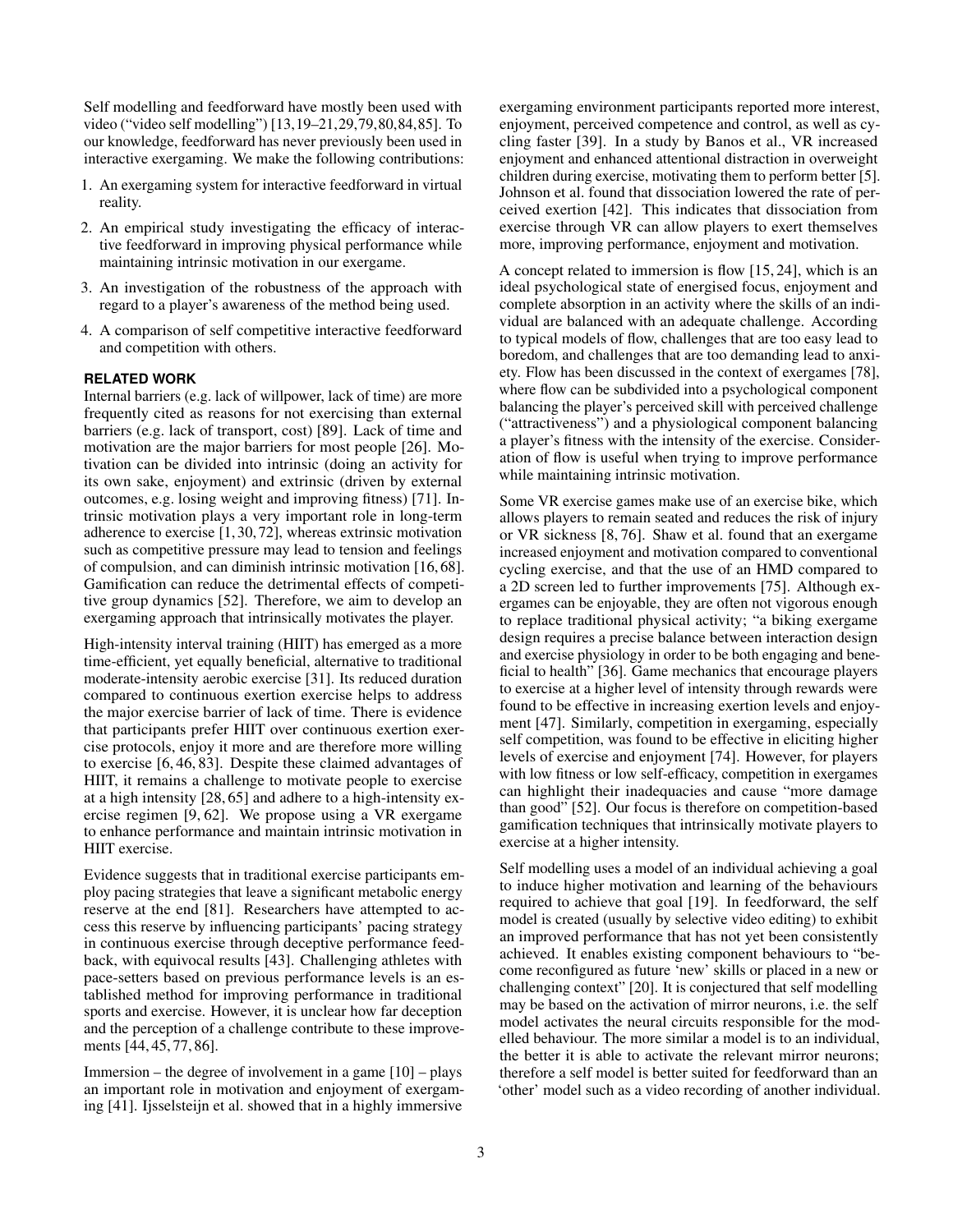Feedforward effects have been reported for a number of learning, treatment and training applications [\[20\]](#page-11-24), including applications in sports and exercise such as football [\[80\]](#page-14-5) and power-lifting [\[29\]](#page-12-11). In a study comparing self modelling with 'other' (i.e non-self) modelling in beginner swimmers, participants in the self modelling condition demonstrated better performance [\[79\]](#page-14-4). A case study of self modelling for a professional mountain biker identified benefits including improved motivation, confidence and concentration [\[84\]](#page-14-6). A comparison of self observation (viewing oneself perform at current skill level) and self modelling (viewing oneself perform an improved, adaptive behaviour) showed that the latter was superior in improving children's self regulation and swimming performance [\[13\]](#page-11-19). A study of competitive trampolinists found that participants used video self modelling to improve their performance, with potential benefits including improved selfefficacy and motor execution [\[85\]](#page-14-7). These works used a static feedforward stimulus that was passively consumed, such as a video. The closest in topic and spirit to our work is a study by Gonzales et al. [\[34\]](#page-12-20) where athletes running on a treadmill were asked to match (not surpass) a video of themselves running at an optimal stride. With the video they achieved higher time to exertion and lower oxygen consumption. Our aim is to elicit an interactive feedforward effect by using a self model which serves as a competitor, as opposed to a non-interactive video.

# **EXERGAME DESIGN**

Our exergame is a VR racing game played riding a computercontrolled stationary exercycle and wearing an HMD; see Figure [1a](#page-1-0). It was designed based on the principles outlined by Shaw et al. [\[76\]](#page-13-16). In order to provide a systematic overview, we describe the game along the dimensions of the frequently used MDA model (Mechanics, Dynamics, and Aesthetics) [\[38\]](#page-12-21).

Mechanics: The player cycles along a straight road while avoiding slow moving trucks. In the game, the player's bike is always facing forward to avoid VR sickness due to sensory disconnect [\[8,](#page-11-23) [76\]](#page-13-16). In-game speed is proportional to the current pedalling cadence (in RPM) measured by the exercycle sensors. The player can move laterally by leaning her head left and right; the speed of lateral movement is proportional to the roll angle measured by the HMD sensors.

Dynamics: The gameplay follows a HIIT protocol, starting with a warm-up, followed by a number of high-intensity sprints separated by recovery phases, and finishing with a cool-down. The number of sprints, the resistance (exercycle breaking torque) and duration of each phase are configurable. During warm-up, recovery and cool-down, the resistance is low and the main gameplay objective is to avoid trucks, which are moving straight along the road. During sprints, the resistance is high and the main gameplay objective is to cycle as fast as possible. Trucks are still present but more sparsely placed. In case of a collision with a truck, the truck simply disappears without further consequence to avoid disrupting the flow of the exercise protocol and thereby to preserve the intensity of HIIT. During gameplay, the distance to the ghost, a countdown for the time remaining in the current phase and the current RPM are shown. Four seconds before a sprint starts, a message "get ready to sprint!" is displayed at the centre of the HMD.

Aesthetics: The low-intensity phases (warm-up, recovery, cool-down) aim to evoke a relaxed mood, using a sunny scene and a bright colour palette (Figure [1c](#page-1-0)). For the sprints, there is a transition to a night time scene with street lamps beside the road and cars with flashing emergency lights following the player, to evoke a sense of pressure and urgency (Figure [1d](#page-1-0)).

The exercycle was a Lode Excalibur Sport. The HMD was an HTC Vive. Both were connected to a PC running Unity with an Intel Xeon E5 2680 processor, 64 gigabytes of RAM, and two NVIDIA Titan X graphics cards running in SLI mode.

#### **Incorporating Feedforward**

The exergame can be played in three different game modes. In the *baseline* mode (B), the player's movements are recorded while they complete the configured HIIT protocol. Hence, this mode can be used to create a self model. In the *equal challenge* mode (E), a self model previously obtained in mode B is played back in the form of a "ghost" avatar (Figure [1](#page-1-0) b-d), similar to [\[74\]](#page-13-10). This allows players to compete against themselves ("self competition"), resulting in a challenge equal to one of their previous performances. To reinforce that the "ghost" represents a self model, a short "self model cue" animation sequence is played at the beginning of mode E, showing the ghost with a message "This is you" in the centre of the HMD (Figure [1b](#page-1-0)). At the beginning of each sprint, the game adjusts the positions so that player and avatar start sprinting next to each other. Even if player or avatar fall behind in one of the sprints, they start the next sprint on an equal footing.

The *harder challenge* mode (H) is designed to elicit a feedforward effect. It is the same as mode E except that the resistance is increased by a constant factor. With this increase, the ghost serves as an improved self model, requiring a performance that has not yet been achieved, as the effort required to maintain the same pace as the ghost increases with the resistance. In contrast to typical video self modelling, where the feedforward stimulus is passively consumed simply by viewing it, this mode provides an interactive feedforward experience where the player competes with the improved self model.

# **EXPERIMENTAL DESIGN**

We investigated the effectiveness of interactive feedforward in improving performance and maintaining intrinsic motivation (RQ1) using a within participants design for the independent variable *game mode* with levels baseline (B), equal challenge (E) and harder challenge (H). Participants started with B to create a self model of their performance and in E participants were asked to compete with their self model. In H we attempted to elicit a feedforward effect by, in addition to competing with the self model, increasing the resistance by 10%. This value was chosen because it is a meaningful increase in exercise intensity and was likely still achievable for many participants based on pilot testing. The order of E and H was counterbalanced. Other studies did not detect any performance differences between self competition and a baseline [\[74,](#page-13-10) [86\]](#page-14-3), suggesting that performance in E and B will be similar. Therefore, we focused on comparing performance improvement relative to B and intrinsic motivation in E vs. H.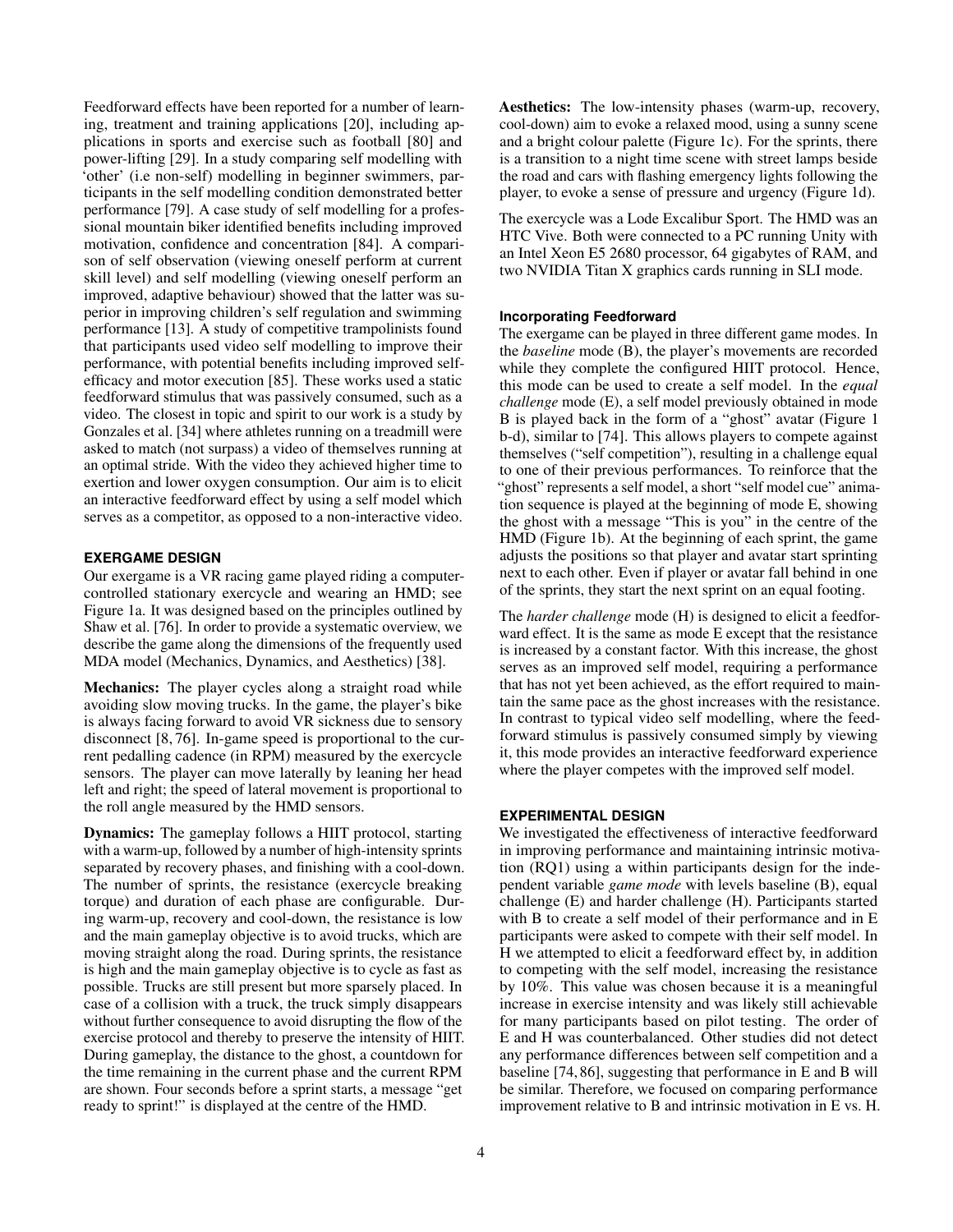<span id="page-5-0"></span>

| Competition<br>Framing | Resistance<br>Awareness                | Game Mode (within-participant)                              |                                                                                                  |                                                                                                          |  |
|------------------------|----------------------------------------|-------------------------------------------------------------|--------------------------------------------------------------------------------------------------|----------------------------------------------------------------------------------------------------------|--|
|                        |                                        | Baseline (B)                                                | Equal Challenge (E)                                                                              | Harder Challenge (H)                                                                                     |  |
| Self (SC)              | None $(NA)$<br>Vague (VA)<br>Full (FA) | Record self model<br>Record self model<br>Record self model | Replay self model + self cue<br>$\cdot$ + "may change intensity"<br>Replay self model + self cue | Improved self model $+$ self cue (IFF)<br>$\cdot$ + "may change intensity"<br>$\cdot$ + "will be harder" |  |
| Non-Self (NSC)         | None $(NA)$                            |                                                             | Record "competitor" Replay "competitor", no cue                                                  | Improved "competitor", no cue                                                                            |  |

Table 1: Experimental design overview. We call condition SC+H the "interactive feedforward" (IFF) condition.

In order to determine if the interactive feedforward effect is robust with regard to a user's awareness of the method of increasing resistance (RQ2), we used a between participants design for the independent variable *resistance awareness* with levels no awareness (NA), vague awareness (VA) and full awareness (FA). Each of the three groups followed the repeated measures design of B, E, H described above. For NA, participants were not told about the increased resistance in H, although it was likely that they would feel it. For VA, a message was displayed at the beginning of every game mode condition stating "The exergame may change the intensity of the workout to make it easier or harder". For FA, we displayed the message "The exergame will be made harder" before condition H. We compared performance and intrinsic motivation across the different levels to investigate if increasing awareness of the increased resistance influenced the effectiveness of the feedforward method in improving performance while maintaining intrinsic motivation.

To investigate differences between the feedforward effect elicited by self competition and competition with others (RQ3), we used a between participants design for the independent variable *competition framing* with levels self competition (SC) and non-self competition (NSC). Each group followed the same repeated measures design of B, E, H. For SC, the competition in E and H was framed as self competition, i.e. participants were informed that they were competing against a recording of their performance in B. We refer to SC+H as the interactive feedforward condition. For NSC, the competition in E and H was framed as competition with others, i.e. participants were informed that they were competing against a "virtual competitor". The virtual competitor was their own recording of B, exactly as in SC, but participants were not aware of this. Apart from the framing, the only difference from SC was that in NSC the self model cue was not shown. Participants were not told that the exercycle's resistance would be increased in NSC+H, i.e. no awareness (NA). Awareness of the resistance is less relevant in the context of NSC because, in contrast to SC, no expectations are set by a self model. The NSC group was compared with group SC+NA with regard to performance improvement (relative to B) and intrinsic motivation.

The overall study design is summarised in Table [1.](#page-5-0) We have four groups: SC+NA, SC+VA, SC+FA and NSC+NA. Each group uses a within participants design for game mode (B, E and H) with counterbalanced order of E and H (after recording in B). Participants were randomly assigned to the groups, with 12 participants per group. The study received ethical approval

from the Research Ethics Approval Committee for Health of the University of Bath (Reference: EP 16/17 191).

#### **Outcome Variables**

To measure participants' exertion based on heart rate (HR), we used a Polar H10 chest strap sensor. For each condition, the mean of the peak HRs of the two sprints was calculated and expressed as a percentage of a participant's estimated maximum HR (HR Peak%). Based on ACSM guidelines [\[63\]](#page-13-0), maximum HR was estimated as 220 minus age. This measure is commonly used in exercise studies to confirm participants are working at a required level of exertion. As a measure of performance, we recorded the average power output (Power) in Watts over both sprint phases in each condition, as measured by the exercycle sensors. To compensate for differences in physical fitness between participants, we considered each participant's performance in the E and H game mode against their baseline B, i.e. Power $_{E-B}$  and Power $_{H-B}$ , which we refer to as ∆Power in the context of game mode E or H.

To measure intrinsic motivation, we used the Intrinsic Motivation Inventory (IMI) scale [\[70\]](#page-13-17), which has been used and validated for sports and exercise [\[12](#page-11-17)[,55\]](#page-13-18). The IMI comprises seven subscales, but only the Interest/Enjoyment subscale measures intrinsic motivation and is considered the main self-report measure. We therefore focused on the Interest/Enjoyment subscale, while also considering the Pressure/Tension subscale, which is a negative predictor of intrinsic motivation. The scores are on a scale from 1 to 7, with 7 representing the highest intrinsic motivation or pressure/tension respectively.

To measure flow, we used the Flow State Questionnaire of the Positive Psychology Lab (FSQ) [\[53\]](#page-13-19), which has been validated with exergames. It has two subscales: Balance of Challenges and Skills, and Absorption in the Task. We recorded the subscale scores as averages over all item scores between 1 and 5, with 5 representing the highest level of flow. We used the Immersive Experience Questionnaire (IEQ) [\[41\]](#page-12-18) to quantify how immersive the exergaming experience was. The IEQ has been used widely in ludology, including for exergames [\[11\]](#page-11-25). We recorded the IEQ score as an average over item scores between 1 and 7, with 7 representing the highest level of immersion.

# **Exercise Protocol**

A low-volume HIIT protocol suits our exergame particularly well: besides its wide applicability, appeal and health benefits, the short format mitigates typical HMD usability problems such as VR sickness, sweat and wearer discomfort [\[76\]](#page-13-16). Based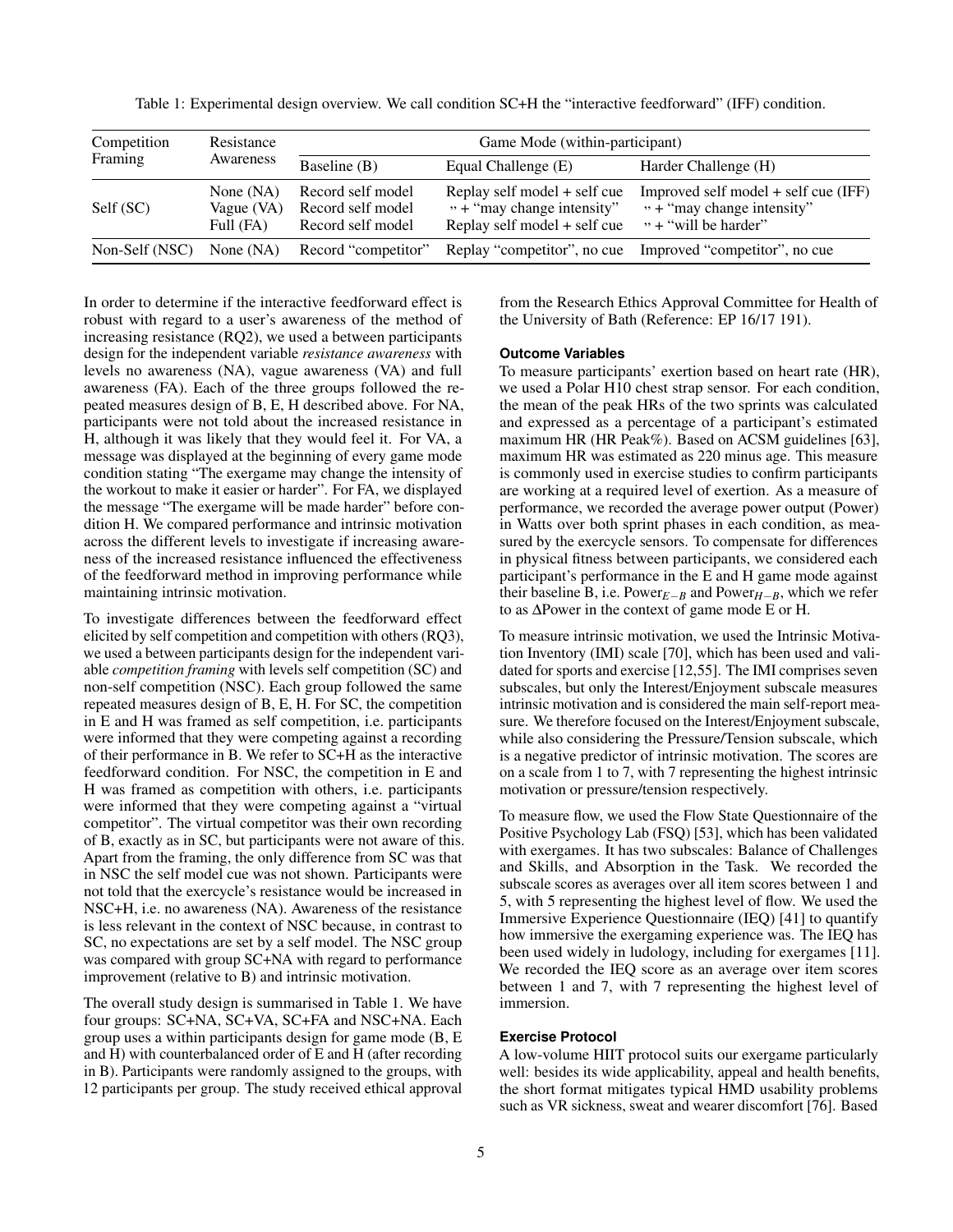on ACSM guidelines for exercise [\[63\]](#page-13-0) and related work [\[32,](#page-12-2) [40,](#page-12-22) [57\]](#page-13-20), we used the following protocol: 60 sec warm-up, 30 sec sprint, 90 sec recovery, 30 sec sprint, 90 sec cool-down.

In the warm-up, recovery and cool-down phases, participants were instructed to cycle at a low cadence, between 65 and 70 RPM, with a low resistance of 12 Nm. The resistance during sprints was initially set to 0.4 Nm  $kg^{-1}$  based on a participant's body mass, which is in line with the resistance used for other low-volume Wingate-style protocols [\[40\]](#page-12-22). It was then adjusted, if necessary, for each participant in a familiarisation phase based on feedback, to enable them to perform at a "very hard" rate of perceived exertion (RPE) during all sprints while avoiding uncontrolled movements due to high cadence.

#### **Hypotheses**

Based on related work and pilot trials, we had the hypotheses:

- H1 Interactive feedforward (SC+H) improves performance as measured by average power output compared to competition against a non-improved self model (SC+E) (RQ1).
- H2 Interactive feedforward (SC+H) improves performance in all awareness conditions (NA, VA, FA) (RQ2).
- H3 Interactive feedforward (SC+H) improves performance compared to competition with others (NSC+H) (RQ3).
- H4 Interactive feedforward (SC+H) is not inferior in its effect on intrinsic motivation compared both to no competition (SC+B) and to competition with a non-improved self model  $(SC+E)$  (RQ1).
- H5 Interactive feedforward (SC+H) improves intrinsic motivation compared to competition with others (NSC+H) (RQ3).

#### **Procedure**

Participants were screened using the Physical Activity Readiness Questionnaire (PAR-Q) [\[82\]](#page-14-12). If a participant answered 'yes' to any of the PAR-Q questions or had a resting blood pressure greater than 140/90 mmHg, they were excluded from doing the experiment. Participants were then asked to complete pre-experiment questionnaires including a demographics questionnaire and the International Physical Activity Questionnaire (IPAQ) [\[37\]](#page-12-23). The IPAQ estimates the volume of physical activity in Metabolic Equivalent of Task (MET) units for each group as shown in Table [2.](#page-7-0) Participants were asked to read an instruction sheet about the experiment with details about the exergame, the exercise protocol and the experiment. The instruction sheet stated either that participants would race against a recording of their own previous performance (SC) or against a "virtual competitor" (NSC). Participants were instructed to work very hard during the sprints and to maintain 65-70 RPM during the low-intensity phases. After initialising sprint resistance based on body mass, participants went through a familiarisation phase which allowed them to experience the full 5-minute protocol in the exergame and adjust the sprint resistance to their level of fitness. Participants then played the exergame in each of the three game modes, in the order BEH or BHE, with cues shown according to their resistance awareness and competition framing group. After each of the three conditions, participants were asked to complete

the IMI, FSQ and leave comments on their experience as qualitative feedback. Participants had a break of about 10 minutes between the gameplay rounds to avoid fatigue. At the end of the experiment participants were asked to complete the IEQ. The experiment took about 75 minutes.

#### **Participants**

We recruited 54 participants (35 males, 13 females; age 18-51, mean 28) through mailing lists and posters. They were a mixture of students and employees of the University of Bath. Six participants were excluded or discontinued the experiment because of high blood pressure (2), fatigue (2), VR sickness (1) or eye defects (1). All others were randomly assigned to one of the four groups, with 12 participants per group. All participants gave written, informed consent and were remunerated for their time.

# **RESULTS**

The conditions that were compared had the same number of samples (12), for each dependent variable the variances within each condition were close enough to equal (homoscedastic) and the measurements' distributions close enough to normal to warrant an analysis of variance (ANOVA). In cases where Mauchly's test indicated a violation of sphericity for a repeated measures ANOVA, Huynh-Feldt correction was used. We used the  $\omega^2$  measure for ANOVA effect sizes [\[64\]](#page-13-21), and all instances of 'significant' refer to 'statistically significant', taking a significance level of  $\alpha = .05$ .

The non-inferiority hypotheses were tested following the confidence interval (CI) approach, which is recommended practice for non-inferiority trials [\[51,](#page-12-9) [73\]](#page-13-12). A non-inferiority margin *d* was specified, which is the maximum tolerable difference between an 'old' and a 'new' treatment for the new treatment to be considered non-inferior. In our case, the 'old' treatments are B and E, and the 'new' treatment is H. If the two-tailed 95% CI of the mean difference between the treatments lies above *d*, then the new treatment is considered non-inferior. We chose a non-inferiority margin  $d_{Enjoy} = -0.3$ , based on reported characteristics of the IMI  $[12, 27, 39, 56, 69]$  $[12, 27, 39, 56, 69]$  $[12, 27, 39, 56, 69]$  $[12, 27, 39, 56, 69]$  $[12, 27, 39, 56, 69]$  $[12, 27, 39, 56, 69]$  $[12, 27, 39, 56, 69]$  $[12, 27, 39, 56, 69]$  $[12, 27, 39, 56, 69]$  which support the assumption that differences smaller than 0.3 points on the 7-point IMI Interest/Enjoyment scale are tolerable for non-inferiority.

A summary of the results is shown in Table [2.](#page-7-0) The results are illustrated in Figures [2](#page-8-0) and [3,](#page-8-1) showing means with 95% CIs. HR Peak% is on average above 80 in all conditions, which indicates that participants were exercising to the required intensity for HIIT [\[63\]](#page-13-0). Independent-samples t-tests were conducted to compare all measurements made in game modes E and H between the two counterbalanced order groups, BEH and BHE. There were no significant order effects, all  $|t| \le 1.31, p \ge .20$ .

A two-way repeated measures ANOVA was conducted on the effects of game mode (E and H) and resistance awareness (NA, VA and FA) for self competition (SC) on the average power output increase from baseline ∆Power (Figure [2](#page-8-0) top-left). The main effect of game mode was significant,  $F(1,33) = 63.2, p < .001$ , indicating that the harder challenge mode in self competition (SC+H) improved performance more than the equal challenge mode in self competition (SC+E)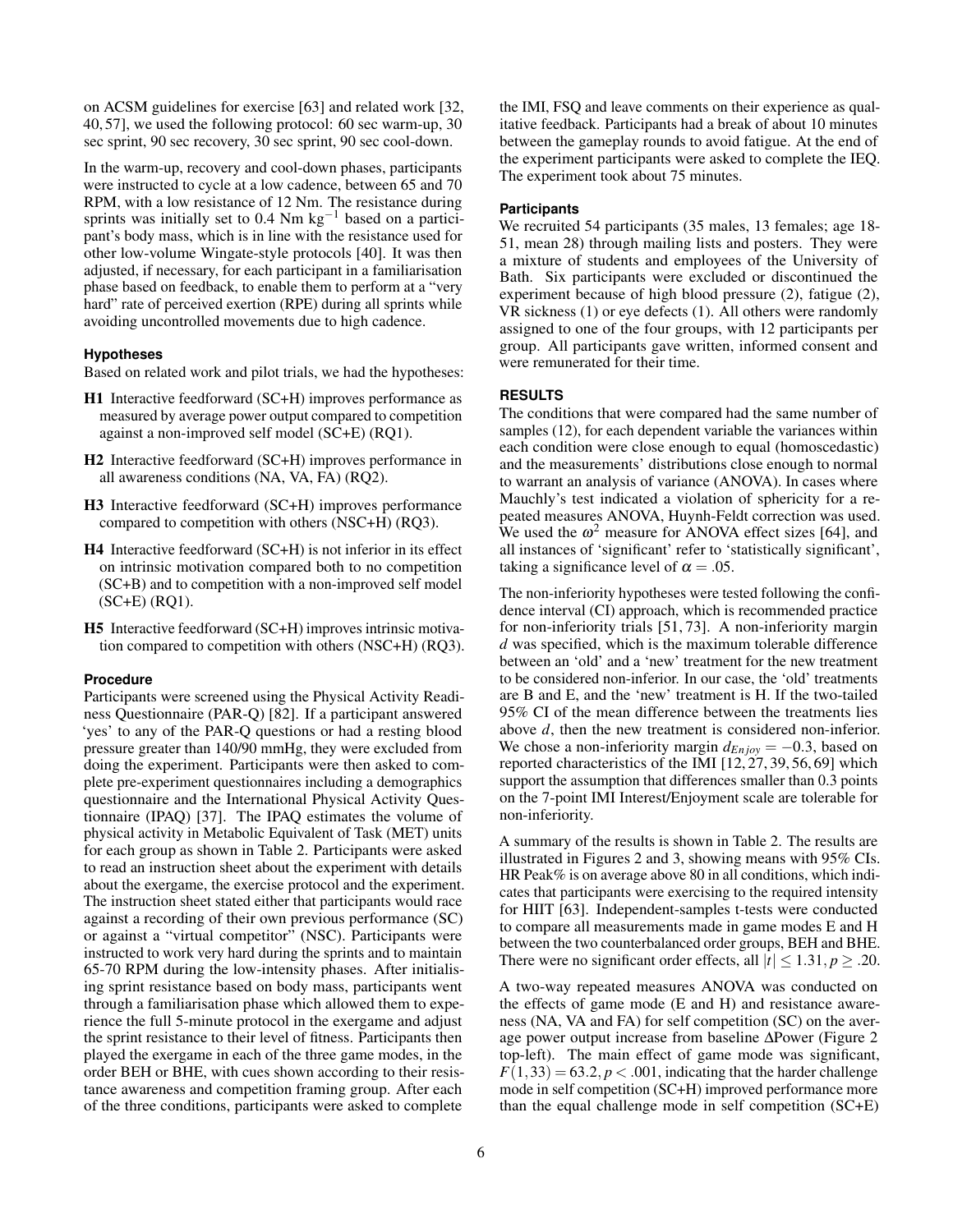<span id="page-7-0"></span>

| Competition       | Resistance<br>Awareness | $\mathbf n$ | Demographics                                                                        | Variable             | Game Mode (within-participant) |                          |                         |
|-------------------|-------------------------|-------------|-------------------------------------------------------------------------------------|----------------------|--------------------------------|--------------------------|-------------------------|
| Framing           |                         |             |                                                                                     |                      | Baseline (B)                   | Equal $(E)$<br>Challenge | Harder (H)<br>Challenge |
|                   | None (NA)               | 12          | $m=9$ , f=3<br>$age=23\pm4$<br>IPAQ= $2664 \pm 1924$ MET<br>IEQ=5.74 $\pm$ 0.65     | HR Peak $%$          | $84.61 \pm 8.77$               | $87.09 \pm 8.84$         | $88.71 \pm 8.42$        |
| Self (SC)         |                         |             |                                                                                     | Power                | 325.15±76.46                   | 344.52±92.02             | 378.46±93.26            |
|                   |                         |             |                                                                                     | $\triangle Power$    |                                | 19.37±23.19              | $53.31 \pm 26.03$       |
|                   |                         |             |                                                                                     | <b>IMI</b> Enjoyment | $5.76 \pm 1.02$                | $6.18 \pm 0.93$          | $6.06 \pm 0.75$         |
|                   |                         |             |                                                                                     | <b>IMI</b> Tension   | $2.73 \pm 1.16$                | $2.42 \pm 0.78$          | $2.83 \pm 1.13$         |
|                   |                         |             |                                                                                     | FSQ Balance          | $4.12 \pm 0.65$                | $3.98 \pm 0.75$          | $4.00 \pm 0.67$         |
|                   |                         |             |                                                                                     | FSQ Absorption       | $4.13 \pm 0.59$                | $4.19 \pm 0.65$          | $4.30 \pm 0.50$         |
|                   |                         |             | $m=12$ , $f=0$<br>age= $30\pm7$<br>IPAQ= $4354 \pm 2195$ MET<br>IEQ=5.34 $\pm$ 0.46 | HR Peak%             | 83.01±9.99                     | $86.65 \pm 8.06$         | $86.82 \pm 7.73$        |
|                   |                         |             |                                                                                     | Power                | 370.09±76.23                   | 395.47±70.85             | 417.40±71.95            |
|                   |                         |             |                                                                                     | $\Delta$ Power       |                                | $25.38 \pm 28.81$        | 47.32±32.86             |
|                   | Vague (VA)              | 12          |                                                                                     | <b>IMI</b> Enjoyment | $5.34 \pm 1.06$                | $5.43 \pm 1.20$          | $5.33 \pm 1.42$         |
|                   |                         |             |                                                                                     | <b>IMI</b> Tension   | $2.43 \pm 0.87$                | $2.43 \pm 1.00$          | $2.4 \pm 0.91$          |
|                   |                         |             |                                                                                     | FSQ Balance          | $4.12 \pm 0.45$                | $4.01 \pm 0.69$          | $3.77 \pm 0.94$         |
|                   |                         |             |                                                                                     | FSQ Absorption       | $3.71 \pm 0.45$                | $3.81 \pm 0.60$          | $3.63 \pm 0.52$         |
|                   | Full (FA)               |             | $m=7$ , f=5<br>age= $31\pm9$<br>IPAO= $2213 \pm 1102$ MET<br>IEQ=5.41 $\pm$ 0.63    | HR Peak%             | $84.39 \pm 9.35$               | $87.40 \pm 9.14$         | $87.75 \pm 9.45$        |
|                   |                         |             |                                                                                     | Power                | 309.44±92.17                   | 312.64±92.75             | 340.07±92.25            |
|                   |                         |             |                                                                                     | $\Delta$ Power       |                                | $3.20 \pm 11.93$         | $30.63 \pm 25.94$       |
|                   |                         | 12          |                                                                                     | <b>IMI</b> Enjoyment | $5.98 \pm 0.69$                | $5.70 \pm 0.89$          | $5.60 \pm 0.93$         |
|                   |                         |             |                                                                                     | <b>IMI</b> Tension   | $3.30 \pm 1.26$                | $2.78 \pm 1.27$          | $2.71 \pm 1.20$         |
|                   |                         |             |                                                                                     | FSQ Balance          | $4.12 \pm 0.56$                | $4.17 \pm 0.46$          | $3.77 \pm 0.77$         |
|                   |                         |             |                                                                                     | FSQ Absorption       | $3.79 \pm 0.50$                | $3.97 \pm 0.71$          | $3.71 \pm 0.75$         |
| Non-Self<br>(NSC) | None (NA)               | 12          | $m=7$ , f=5<br>$age=27\pm6$<br>IPAQ=2754±1176 MET<br>IEQ= $5.02 \pm 0.86$           | HR Peak $%$          | $85.09 \pm 6.20$               | $88.75 \pm 5.52$         | $87.34 \pm 5.12$        |
|                   |                         |             |                                                                                     | Power                | $267.16 \pm 80.35$             | 274.77±84.42             | 289.50±93.45            |
|                   |                         |             |                                                                                     | $\Delta$ Power       |                                | $7.61 \pm 19.03$         | 22.34±21.49             |
|                   |                         |             |                                                                                     | <b>IMI</b> Enjoyment | $5.25 \pm 1.06$                | $5.21 \pm 0.91$          | $4.58 \pm 1.08$         |
|                   |                         |             |                                                                                     | <b>IMI</b> Tension   | $3.52 \pm 0.98$                | $3.95 \pm 1.19$          | $4.03 \pm 1.40$         |
|                   |                         |             |                                                                                     | FSQ Balance          | $3.57 \pm 0.80$                | $3.49 \pm 0.54$          | $2.97 \pm 0.86$         |
|                   |                         |             |                                                                                     | FSQ Absorption       | $3.65 \pm 0.67$                | $3.91 \pm 0.62$          | $3.77 \pm 0.72$         |

| Table 2: Summary of demographics and results for each group (mean $\pm$ std. dev.). |  |
|-------------------------------------------------------------------------------------|--|
|                                                                                     |  |

with a 'large' effect size ( $\omega^2 = 0.63$ , 95% CI of Cohen's d [0.88, 1.80]). This indicates that the feedforward effect was elicited in the SC+H condition and that it resulted in improved performance, therefore we accept H1. The main effect of awareness,  $F(2,33) = 2.76$ ,  $p = .08$ , and the interaction effect,  $F(2,33) = 0.99$ ,  $p = .38$ , were not significant. A dependent-samples t-test comparing Power for B and E in SC showed that there was a significant difference between B and E,  $t(35) = 4.04$ ,  $p < .001$ , with a 'medium' effect size  $(Cohen's d=0.67)$ .

A one-way ANOVA showed that the effect of resistance awareness (NA, VA, FA) on  $ΔPower in H (Power<sub>H-B</sub>)$  was not significant,  $F(2,33) = 2.05, p = .15$  $F(2,33) = 2.05, p = .15$  $F(2,33) = 2.05, p = .15$  (Figure 2 top-right). Independent-samples t-tests of the marginal means with Bonferroni correction showed that Power $H$ <sup>−*B*</sup> was significantly positive for all levels, NA (*t* = 6.49, *p* < .001, 95% CI [32.59, 74.03]), VA (*t* = 5.76, *p* < .001, 95% CI [26.59, 68.04]) and FA (*t* = 3.73, *p* = .002, 95% CI [9.91, 51.36]). That is, in all awareness conditions feedforward (SC+H) led to a significant improvement in performance compared to baseline, so we accept H2.

A two-way repeated measures ANOVA was conducted on the effects of game mode (E and H) and framing (SC and NSC) for no awareness (NA) on the power increase from baseline ∆Power (Figure [2](#page-8-0) bottom-left). The main effect of game mode was significant,  $F(1,22) = 25.97, p < .001$ , indicating that a harder competitive challenge increased performance more than a challenge equal to baseline with a 'large' effect size ( $\omega^2 =$ 0.47, 95% CI of Cohen's d [0.49, 1.49]). The main effect of framing was significant,  $F(1,22) = 7.34, p = .01$ , indicating that self competition increased performance more than nonself competition with a 'large' effect size ( $\omega^2 = 0.21$ ). The interaction effect was not significant,  $F(1,22) = 4.05$ ,  $p = .06$ . An independent-samples t-test comparing Power*H*−*<sup>B</sup>* for SC and NSC (Figure [2](#page-8-0) bottom-right) showed that SC led to a significantly higher performance,  $t(22) = 3.18$ ,  $p = .002$ , with a 'large' effect size (Cohen's d=1.30), so we accept H3.

A two-way repeated measures ANOVA with Huynh-Feldt correction was conducted on the effects of game mode (B, E and H) and resistance awareness (NA, VA and FA) for self competition (SC) on IMI Interest/Enjoyment scores (Figure [3](#page-8-1) top-left). The main effect of game mode,  $F(1.57,51.96) = 0.62, p =$ .51, the main effect of awareness,  $F(2,33) = 1.45, p = .25$ , and the interaction effect,  $F(3.15,51.96) = 2.24, p = .09$ , were not significant. The 95% CI of the mean difference between B and H was [-0.28, 0.26] (i.e. likely at most 0.28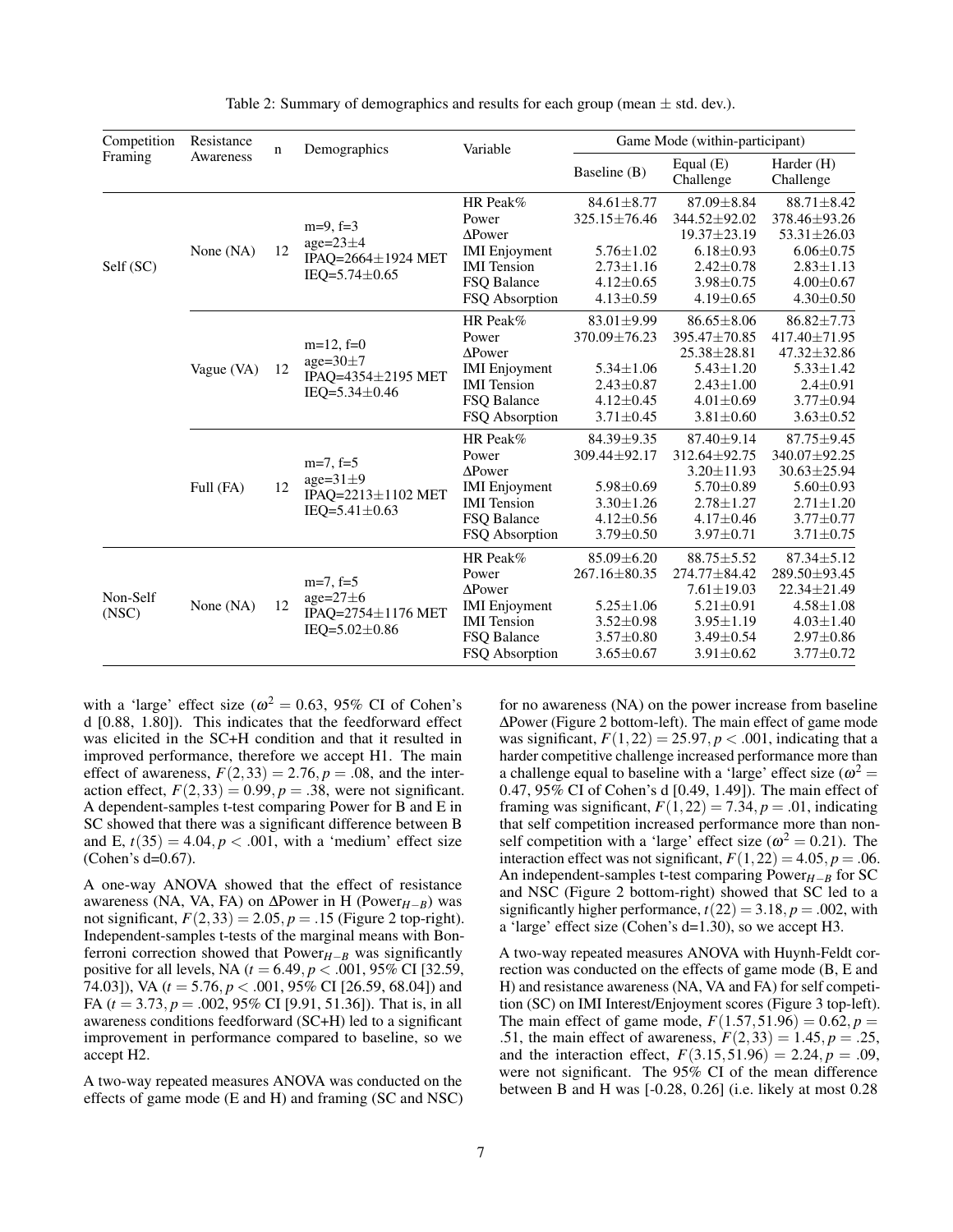<span id="page-8-0"></span>

Figure 2: ∆Power (difference from baseline B) for the equal challenge (E) and harder challenge (H) conditions in different levels of resistance awareness (top-left) and in non-self (NSC) vs. self competition (SC) framing (bottom-left). ∆Power for H in different levels of resistance awareness (top-right) and competition framing (bottom-right).

higher interest/enjoyment in B); the 95% CI of the mean difference between E and H was [-0.25, 0.04] (i.e. likely at most 0.25 higher interest/enjoyment in E). In both cases the lower bound is above  $d_{En\,jov} = -0.3$ , indicating that the feedforward effect elicited in SC+H does not worsen, within the specified non-inferiority margin, intrinsic motivation compared to no competition in the baseline mode (SC+B) and self competition in the equal challenge mode (SC+E). Therefore, we accept H4. A two-way repeated measures ANOVA was conducted on the effects of game mode (B, E and H) and resistance awareness (NA, VA and FA) for self competition (SC) on IMI Pressure/Tension scores (Figure [3](#page-8-1) top-right). The main effect of game mode,  $F(2,66) = 1.06, p = .35$ , the main effect of awareness,  $F(2,33) = 0.82, p = .45$ , and the interaction effect,  $F(4,66) = 1.36, p = .26$ , were not significant.

Independent-samples t-tests with Bonferroni correction were conducted to test whether the IMI Interest/Enjoyment scores of feedforward (SC+H) were above the scale midpoint 4 for all the resistance awareness levels (NA, VA and FA), i.e. whether participants were 'somewhat' intrinsically motivated according to scale labels. For NA,  $t(11) = 6.83, p < .001$ , VA,  $t(11) = 4.50, p < .001$ , and FA,  $t(11) = 5.29, p < .001$ , the scores were significantly above the midpoint. Independentsamples t-tests with Bonferroni correction were conducted to test whether the IMI Pressure/Tension scores of feedforward (SC+H) were below the scale midpoint 4 for all the resistance awareness levels. For NA,  $t(11) = -3.71$ ,  $p = .002$ , VA,  $t(11) = -5.09, p < .001$ , and FA,  $t(11) = -4.08, p < .001$ , the scores were significantly below the midpoint.

A two-way repeated measures ANOVA was conducted on the effects of game mode (B, E and H) and framing (SC and NSC)

<span id="page-8-1"></span>

Figure 3: IMI Interest/Enjoyment (left column) and IMI Pressure/Tension (right column) scores for the baseline (B), equal challenge (E) and harder challenge (H) conditions for 1) self competition (SC) framing in different levels of resistance awareness (top row) and 2) without resistance awareness (NA) in self competition (SC) vs. non-self competition (NSC) framing (bottom row).

for no awareness (NA) on the IMI Interest/Enjoyment scores (Figure [3](#page-8-1) bottom-left). The main effect of game mode was not significant,  $F(2, 44) = 3.01$ ,  $p < .06$ . The main effect of framing was significant,  $F(1,22) = 7.80, p = .01$ , indicating that interactive feedforward led to higher intrinsic motivation than competition with others, with a 'large' effect size ( $\omega^2 = 0.22$ ). The interaction effect was significant,  $F(2,44) = 4.98, p = .01$ . A dependent-samples t-test for SC+H and NSC+H showed that interest/enjoyment in SC+H was significantly greater,  $t(22) = 3.88, p < .001$  with a 'large' effect size (Cohen's d=1.58). We therefore accept H5.

A two-way repeated measures ANOVA with Huynh-Feldt correction was conducted on the effects of game mode (B, E and H) and framing (SC and NSC) for no awareness (NA) on the IMI Pressure/Tension scores (Figure [3](#page-8-1) bottomright). The main effect of game mode was not significant,  $F(1.59, 33.07) = 0.86, p = .41$ . The main effect of framing was significant,  $F(1,22) = 10.80, p = .003$ , indicating that interactive feedforward led to lower pressure/tension than competition with others, with a 'large' effect size ( $\omega^2 = 0.29$ ). This supports H5. The interaction effect was not significant,  $F(1.59, 33.07) = 1.13, p = .32.$ 

A two-way repeated measures ANOVA with Huynh-Feldt correction was conducted on the effects of game mode and resistance awareness for self competition (SC) on FSQ Balance of Challenges and Skills scores (Figure [4](#page-9-0) top-left). The main effect of game mode,  $F(1.78, 58.54) = 4.45, p = .02$  was significant with a 'small' effect size ( $\omega^2 = 0.09$ ). The main effect of awareness,  $F(2,33) = 0.05, p = .96$ , and the interaction effect,  $F(3.55, 58.54) = 0.88, p = .47$ , were not significant. A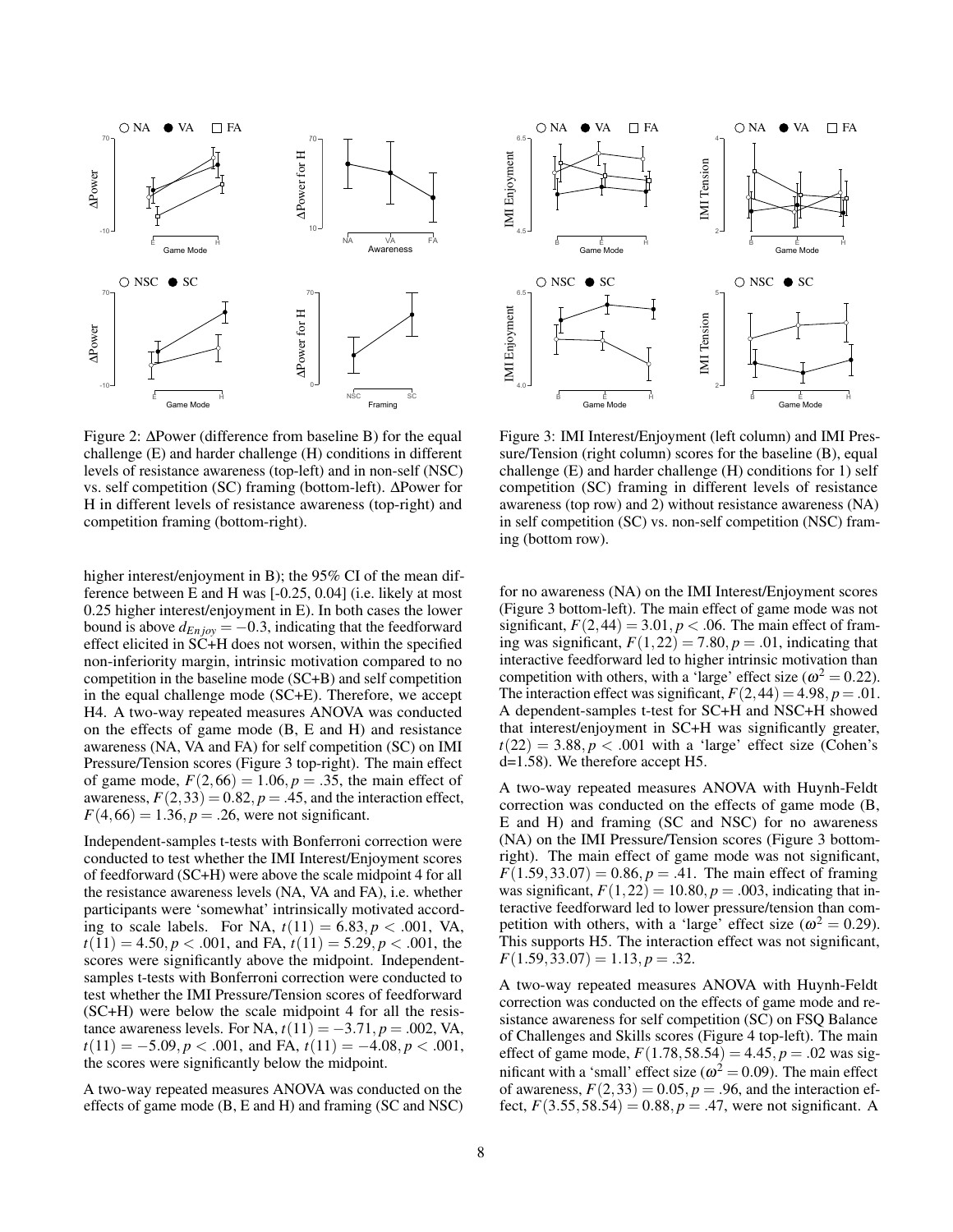<span id="page-9-0"></span>

Figure 4: FSQ Balance of Challenges and Skills (left column) and FSQ Absorption in the Task (right column) scores for the baseline (B), equal challenge (E) and harder challenge (H) conditions for 1) self competition (SC) framing in different levels of resistance awareness (top row) and 2) without resistance awareness (NA) in self competition (SC) vs. non-self competition (NSC) framing (bottom row).

two-way repeated measures ANOVA was conducted on the effects of game mode and resistance awareness for SC on FSQ Absorption in the Task scores (Figure [4](#page-9-0) top-right). The main effect of game mode,  $F(2,66) = 1.20, p = 0.31$ , and of awareness,  $F(2,33) = 2.96$ ,  $p = .07$ , and the interaction effect,  $F(4,66) = 1.02, p = .40$ , were not significant.

A two-way repeated measures ANOVA with Huynh-Feldt correction was conducted on the effects of game mode and competition framing for NA on FSQ Balance of Challenges and Skills scores (Figure [4](#page-9-0) bottom-left). The main effect of game mode,  $F(1.29, 28.27) = 2.67, p = .11$  was not significant. The main effect of framing,  $F(1,22) = 9.27, p = .006$ , was significant with a 'large' effect size ( $\omega^2 = 0.26$ ). The interaction effect,  $F(1.29, 28.27) = 1.69, p = .21$ , was not significant. A two-way repeated measures ANOVA was conducted on the effects of game mode and framing for SC on FSQ Absorption in the Task scores (Figure [4](#page-9-0) bottom-right). The main effect of game mode,  $F(2,44) = 1.25, p = .30$ , and of framing,  $F(1,22) = 3.86$ ,  $p = .06$ , and the interaction effect,  $F(2,44) = 0.66, p = .52$ , were not significant.

A one-way ANOVA showed that the effect of resistance awareness (NA, VA, FA) on IEQ score was not significant,  $F(2,33) = 1.62, p = .21$  (Figure [5](#page-9-1) left). An independentsamples t-test comparing the IET scores for SC and NSC (Figure [5](#page-9-1) right) showed that there was a significant difference between SC and NSC,  $t(22) = 2.31$ ,  $p = .03$ , with a 'large' effect size (Cohen's d=0.94). That is, participants felt significantly more immersed in interactive feedforward than in competition with others.

<span id="page-9-1"></span>

Figure 5: IEQ scores in different levels of resistance awareness (left) and competition framing (right).

Based on post-trials interviews, most participants found the gameplay experience 'immersive and fun.' Reported effects of VR were similar to those of other VR exergames [\[75,](#page-13-6) [76\]](#page-13-16); some participants felt discomfort because of VR sickness, the HMD's heat retention and weight on the nose. Many players noted how the ghost became their primary focus. In NSC most participants reported feelings of stress and expressed a preference for self competition. In SC participants generally reported having a more positive gameplay experience.

# **DISCUSSION**

Our aim was to improve the performance of participants while maintaining intrinsic motivation in a VR exergame so that more people could reap the benefits of HIIT. The results showed a meaningful improvement of performance with interactive feedforward compared to competition against an unimproved self model (SC+E) (H1), with only a marginal reduction in intrinsic motivation, i.e. within a non-inferiority margin for IMI Interest/Enjoyment of  $d_{Enjoy} = -0.3$  (H4). The performance results are in line with self modelling theory [\[19\]](#page-11-12) and results about the relative efficacy of video self modelling showing current (SC+E) vs. improved behaviours (SC+H) [\[13\]](#page-11-19). We found a performance improvement between a baseline without competitor SC+B vs. SC+E, while other studies did not detect any performance differences between similar conditions [\[74,](#page-13-10) [86\]](#page-14-3). This suggests that interactive feedforward could lead to a meaningful performance improvement over an exergame without competition. At the same time, the results suggest that interactive feedforward would not be inferior with regard to intrinsic motivation compared to an exergame without competition (SC+B).

Interactive feedforward led to performance improvement in all resistance awareness conditions (NA, VA, FA) (H2). This is consistent with experiences from video self modelling where participants are usually aware of the method and the fact that the self model appears improved compared to their current performance [\[13,](#page-11-19) [19–](#page-11-12)[21,](#page-11-14) [29,](#page-12-11) [79,](#page-14-4) [80,](#page-14-5) [84,](#page-14-6) [85\]](#page-14-7). Our results on the effect of resistance awareness indicate that interactive feedforward may not rely on deception but there could be meaningful effects that our study had insufficient power to detect. Interactive feedforward may have worked even better if participants had been more involved and aware of the method [\[19–](#page-11-12)[21\]](#page-11-14) rather than merely being aware of increased resistance.

Interactive feedforward (SC+H) was clearly superior compared to competition with others (NSC+H), in terms of improving performance (H3), intrinsic motivation (H5), flow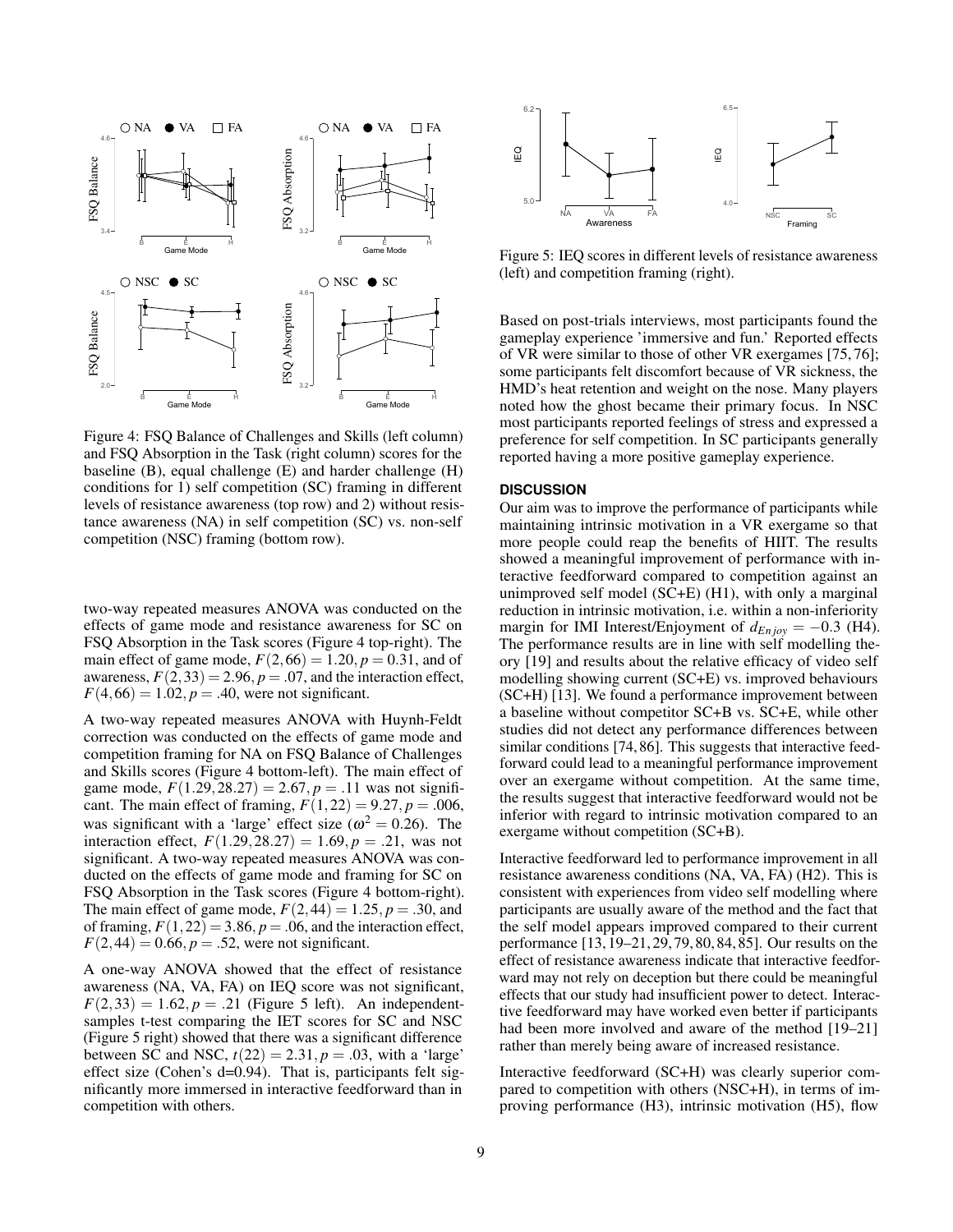(balance of challenges and skills) and immersion. The results corroborated the detrimental effect competition against others can have on intrinsic motivation [\[16,](#page-11-18) [68,](#page-13-14) [74\]](#page-13-10). According to feedforward theory [\[19\]](#page-11-12) and empirical evidence [\[79\]](#page-14-4), self models are more powerful than models of others as participants are able to identify and relate more closely to them. This is supported by frequent participant comments about relatedness ("My previous level is relevant to my condition.") and self-efficacy ("Racing myself means there is at least a good chance that I will win!"). The increase in flow and immersion may be explained by their relation to intrinsic motivation [\[15,](#page-11-21) [24,](#page-11-22) [39,](#page-12-10) [41\]](#page-12-18).

#### **Limitations**

Confirming the efficacy of interactive feedforward more generally requires larger and longer studies with more than a single session. Here we explored only a single exergame with specific parameters. Future work could widen this exploration and address the lack of a comparison with traditional exercise. Our participants were mainly in their 20s and 30s and mostly male, which may limit the generalisability of the results. Lack of sufficient exercise is a severe problem for these age groups and they are typically familiar with video games, so they would be a suitable target group for our proposed method. There are gender differences related to physical performance [\[54\]](#page-13-22), exercise motivations [\[22\]](#page-11-26), gamification [\[48\]](#page-12-24) and competitive behaviour [\[60\]](#page-13-23) which may have influenced our results.

We took repeated measures in a single experimental session, therefore our results may have been influenced by familiarisation and fatigue. We used a familiarisation phase to mitigate the former and breaks to mitigate the latter. Our comparisons focused on conditions E and H, which were counterbalanced and showed no significant order effects. Our observations indicate that many participants were affected by fatigue near the end of the experiment. It can be argued that since B always came before E and H, it was less affected by fatigue, which may have reduced the differences in performance between B vs. E and H. Changes in game mode and framing showed fairly large effect sizes, which suggests sufficient test power. However, our study may have been underpowered for detecting effects of resistance awareness, which could be a line of future work. Increases in performance could in part be due to a Hawthorne effect. To mitigate such effects, many of the results consider contrasts between similar treatments (e.g. SC vs. NSC) as a Hawthorne would likely have affected them similarly. Participants were wearing HMDs and the IEQ results indicate that they were quite immersed in the exergame, which makes it unlikely that there was a strong awareness of the experimenter. A longitudinal field study would be the best instrument to validate the effectiveness of the method in real world conditions.

# **Impact and Implications for Exergame Design**

Our results indicate that HIIT can be gamified effectively with interactive feedforward to help players reap the benefits of this increasingly popular type of exercise. With the proliferation of VR equipment, interactive feedforward could be implemented fairly easily in many VR exergames for cycling and other VRsafe activities such as rowing or arm crank ergometers. Our results indicate that even when players are aware of resistance change, interactive feedforward could still work. So even if the resistance of an exercise cannot easily be increased automatically, it could be done by the player. An alternative to increased resistance may be a purely visual change such as an accelerated ghost. There are a number of exercise machines that already have some kind of pace-setting functionality. Although we have not explored interactive feedforward outside of VR, feedforward theory suggests that it may still have a positive effect. It would be fairly straightforward to add support for interactive feedforward to such existing exercise machines.

Our study highlights that competition with others in exergames can be problematic for a general population. It suggests that it can reduce both the benefits of exercise (due to lower performance) as well as desirable psychological characteristics of the game (intrinsic motivation, flow and immersion). However, many exergames include elements of competition with others. While this works well for some players our results suggest that for exergames targeted at a general population, such game mechanics may be more appropriate as optional features. Our results on framing indicate that competition against others can be replaced by self competition through interactive feedforward, with potential consequences for performance, intrinsic motivation, flow and immersion.

#### **CONCLUSION**

We proposed and evaluated interactive feedforward, a novel method to rapidly improve performance in a HIIT cycling VR exergame. Interactive feedforward is based on self competition against an improved self model of the player, such as a recording of previous gameplay. Our empirical study suggests the following conclusions, which should be considered in light of the aforementioned limitations:

- 1. Interactive feedforward can be effective in improving players' performance while maintaining intrinsic motivation.
- 2. Interactive feedforward can still work if players are aware of the increased challenge, i.e. it does not rely on deception.
- 3. Interactive feedforward, and self competition in general, can be superior to competition against others, leading to higher performance, intrinsic motivation, flow and immersion.

Interactive feedforward holds promise as a new method in exergames, with potential applications and opportunities in promoting positive change in people's exercise behaviour.

# **ACKNOWLEDGEMENTS**

Soumya C. Barathi's research is funded by the UK's EP-SRC Centre for Doctoral Training in Digital Entertainment (CDE), EP/L016540/1 and the European Union's Horizon 2020 research and innovation programme under the Marie Sklodowska-Curie grant agreement No 665992. Daniel J. Finnegan's, Matthew Farrow's, James L. J. Bilzon's, Eamonn O'Neill's, and Christof Lutteroth's research is partly funded by CAMERA, the RCUK Centre for the Analysis of Motion, Entertainment Research and Applications, EP/M023281/1.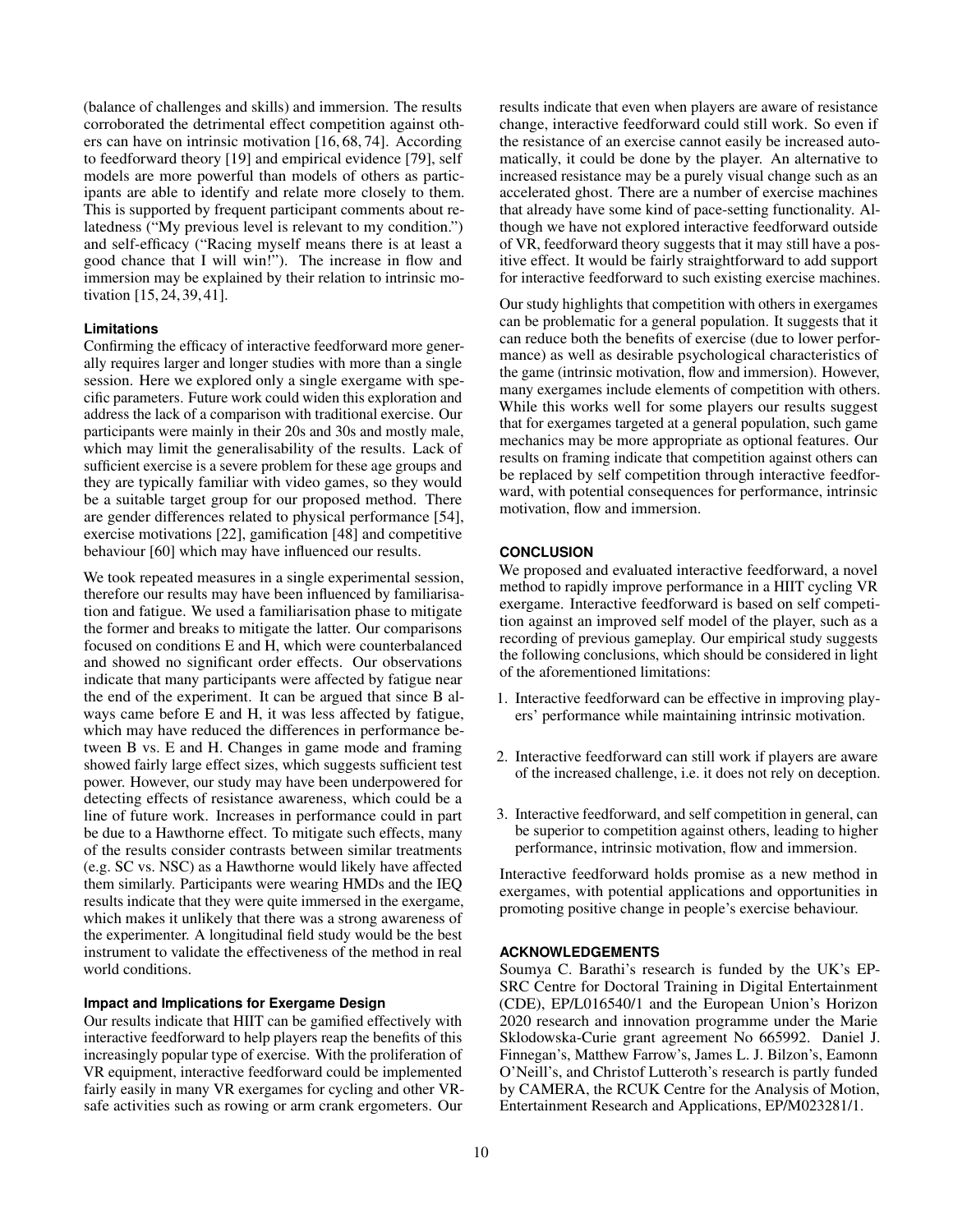# <span id="page-11-3"></span>**REFERENCES**

- 1. Konstantinos Alexandris, Charalambos Tsorbatzoudis, and George Grouios. 2002. Perceived constraints on recreational sport participation: Investigating their relationship with intrinsic motivation, extrinsic motivation and amotivation. *Journal of Leisure Research* 34, 3 (2002), 233.
- <span id="page-11-0"></span>2. James Annesi. 2003. Effects of a cognitive behavioral treatment package on exercise attendance and drop out in fitness centers. *European Journal of Sport Science* 3, 2  $(2003)$ , 1–16.
- <span id="page-11-1"></span>3. James J Annesi. 1998. Effects of computer feedback on adherence to exercise. *Perceptual and Motor Skills* 87, 2 (1998), 723–730.
- <span id="page-11-7"></span>4. Bruce W Bailey and Kyle McInnis. 2011. Energy cost of exergaming: a comparison of the energy cost of 6 forms of exergaming. *Archives of Pediatrics & Adolescent Medicine* 165, 7 (2011), 597–602.
- <span id="page-11-8"></span>5. Rosa M Banos, Patricia Escobar, Ausias Cebolla, Jaime Guixeres, Julio Alvarez Pitti, Juan Francisco Lisón, and Cristina Botella. 2016. Using virtual reality to distract overweight children from bodily sensations during exercise. *Cyberpsychology, Behavior, and Social Networking* 19, 2 (2016), 115–119.
- <span id="page-11-5"></span>6. Jonathan D Bartlett, Graeme L Close, Don PM MacLaren, Warren Gregson, Barry Drust, and James P Morton. 2011. High-intensity interval running is perceived to be more enjoyable than moderate-intensity continuous exercise: implications for exercise adherence. *Journal of Sports Sciences* 29, 6 (2011), 547–553.
- <span id="page-11-10"></span>7. Elaine Biddiss and Jennifer Irwin. 2010. Active video games to promote physical activity in children and youth: a systematic review. *Archives of Pediatrics & Adolescent Medicine* 164, 7 (2010), 664–672.
- <span id="page-11-23"></span>8. John Bolton, Mike Lambert, Denis Lirette, and Ben Unsworth. 2014. PaperDude: a virtual reality cycling exergame. In *Proc. CHI Extended Abstracts*. ACM, 475–478.
- <span id="page-11-6"></span>9. Kerri N Boutelle, Robert W Jeffery, and Simone A French. 2004. Predictors of vigorous exercise adoption and maintenance over four years in a community sample. *International Journal of Behavioral Nutrition and Physical Activity* 1, 1 (2004), 13.
- <span id="page-11-20"></span>10. Emily Brown and Paul Cairns. 2004. A grounded investigation of game immersion. In *Proc. CHI extended abstracts*. ACM, 1297–1300.
- <span id="page-11-25"></span>11. Mert Canat, Mustafa Ozan Tezcan, Celalettin Yurdakul, Eran Tiza, Buğra Can Sefercik, Idil Bostan, Oğuz Turan Buruk, Tilbe Göksun, and Oğuzhan Özcan. 2016. Sensation: Measuring the Effects of a Human-to-Human Social Touch Based Controller on the Player Experience. In *Proc. CHI*. ACM, 3944–3955.
- <span id="page-11-17"></span>12. Rachel B Clancy, Matthew P Herring, and Mark J Campbell. 2017. Motivation Measures in Sport: A Critical Review and Bibliometric Analysis. *Frontiers in Psychology* 8 (2017).
- <span id="page-11-19"></span>13. Shannon E Clark and Diane M Ste-Marie. 2007. The impact of self-as-a-model interventions on children's self-regulation of learning and swimming performance. *Journal of Sports Sciences* 25, 5 (2007), 577–586.
- <span id="page-11-15"></span>14. Jo Corbett, Martin J Barwood, Alex Ouzounoglou, Richard Thelwell, and Matthew Dicks. 2012. Influence of competition on performance and pacing during cycling exercise. *Medicine & Science in Sports & Exercise* 44, 3 (2012), 509–515.
- <span id="page-11-21"></span>15. Mihaly Csikszentmihalyi. 1975. Play and intrinsic rewards. *Journal of Humanistic Psychology* (1975).
- <span id="page-11-18"></span>16. Edward L Deci and Richard M Ryan. 1985. *Intrinsic motivation and self-determination in human behavior*. Springer.
- <span id="page-11-2"></span>17. Rod K Dishman. 1988. *Exercise adherence: Its impact on public health*. Human Kinetics.
- <span id="page-11-13"></span>18. Peter W Dowrick. 1999. A review of self modeling and related interventions. *Applied and Preventive Psychology* 8, 1 (1999), 23–39.
- <span id="page-11-12"></span>19. Peter W Dowrick. 2012a. Self model theory: Learning from the future. *Wiley Interdisciplinary Reviews: Cognitive Science* 3, 2 (2012), 215–230.
- <span id="page-11-24"></span>20. Peter W Dowrick. 2012b. Self modeling: Expanding the theories of learning. *Psychology in the Schools* 49, 1 (2012), 30–41.
- <span id="page-11-14"></span>21. Peter W Dowrick and Simon J Biggs. 1983. *Using video: Psychological and social applications*. Wiley.
- <span id="page-11-26"></span>22. Trevor Egli, Helen W Bland, Bridget F Melton, and Daniel R Czech. 2011. Influence of age, sex, and race on college students' exercise motivation of physical activity. *Journal of American College Health* 59, 5 (2011), 399–406.
- <span id="page-11-11"></span>23. Panteleimon Ekkekakis, Eric E Hall, and Steven J Petruzzello. 2008. The relationship between exercise intensity and affective responses demystified: to crack the 40-year-old nut, replace the 40-year-old nutcracker! *Annals of Behavioral Medicine* 35, 2 (2008), 136–149.
- <span id="page-11-22"></span>24. Stefan Engeser. 2012. *Advances in flow research*. Springer.
- <span id="page-11-9"></span>25. Samantha Finkelstein, Andrea Nickel, Zachary Lipps, Tiffany Barnes, Zachary Wartell, and Evan A Suma. 2011. Astrojumper: Motivating exercise with an immersive virtual reality exergame. *Presence: Teleoperators and Virtual Environments* 20, 1 (2011), 78–92.
- <span id="page-11-4"></span>26. Canadian Fitness and Lifestyle Research Institute. 2005. 2005 Physical Activity Monitor. (2005).
- <span id="page-11-16"></span>27. Diarmaid Fitzgerald, Nanthana Trakarnratanakul, Barry Smyth, and Brian Caulfield. 2010. Effects of a wobble board-based therapeutic exergaming system for balance training on dynamic postural stability and intrinsic motivation levels. *Journal of Orthopaedic & Sports Physical Therapy* 40, 1 (2010), 11–19.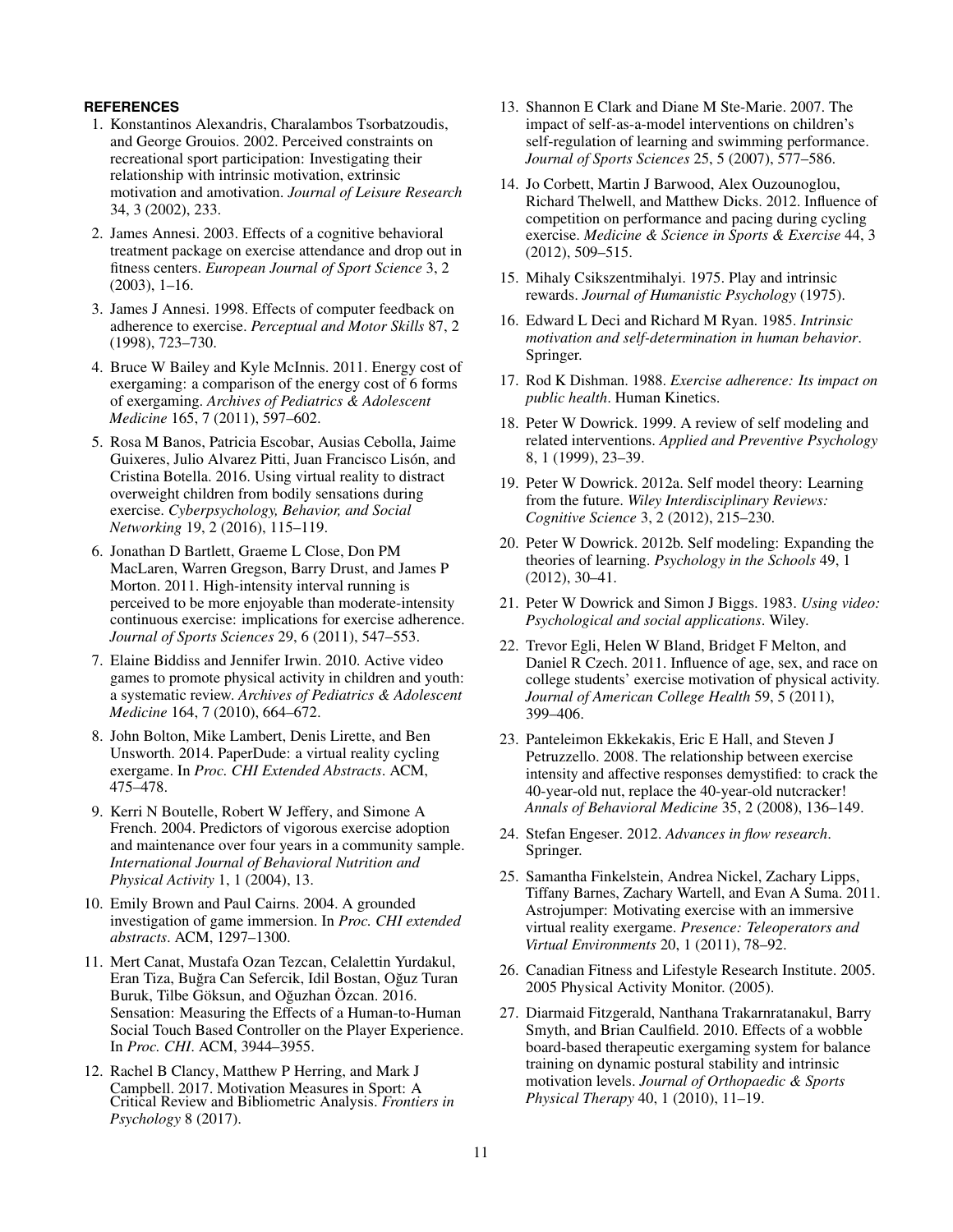- <span id="page-12-5"></span>28. Centers for Disease Control and Prevention. 2008. US Department of Health and Human Services Physical activity guidelines for Americans 2008. (2008).
- <span id="page-12-11"></span>29. Ian M Franks and LJ Maile. 1991. The use of video in sport skill acquisition. *Practical guide to using video in the behavioral sciences* (1991), 231–243.
- <span id="page-12-1"></span>30. Christina M Frederick and Richard M Ryan. 1993. Differences in motivation for sport and exercise and their relations with participation and mental health. *Journal of Sport Behavior* 16, 3 (1993), 124.
- <span id="page-12-13"></span>31. Martin J Gibala, Jenna B Gillen, and Michael E Percival. 2014. Physiological and health-related adaptations to low-volume interval training: influences of nutrition and sex. *Sports Medicine* 44, 2 (2014), 127–137.
- <span id="page-12-2"></span>32. Martin J Gibala, Jonathan P Little, Maureen J MacDonald, and John A Hawley. 2012. Physiological adaptations to low-volume, high-intensity interval training in health and disease. *Journal of Physiology* 590, 5 (2012), 1077–1084.
- <span id="page-12-3"></span>33. Martin J Gibala and Sean L McGee. 2008. Metabolic adaptations to short-term high-intensity interval training: a little pain for a lot of gain? *Exercise and Sport Sciences Reviews* 36, 2 (2008), 58–63.
- <span id="page-12-20"></span>34. Benoît R Gonzales, Vincent Hagin, Peter W Dowrick, and Alain Groslambert. 2015. Effects of Various Cognitive Video Stimulations on the Measured Stamina of Runners. *Sport Psychologist* 29, 4 (2015), 335–343.
- <span id="page-12-6"></span>35. Bryan L Haddock, Sarah Jarvis, Nicholas R Klug, Tarah Gonzalez, Bryan Barsaga, Shannon R Siegel, and Linda D Wilkin. 2012. Measurement of energy expenditure while playing exergames at a self-selected intensity. *Open Sports Sciences Journal* 5 (2012), 1–6.
- <span id="page-12-7"></span>36. Kristoffer Hagen, Konstantinos Chorianopoulos, Alf Inge Wang, Letizia Jaccheri, and Stian Weie. 2016. Gameplay as exercise. In *Proc. CHI Extended Abstracts*. ACM, 1872–1878.
- <span id="page-12-23"></span>37. Maria Hagströmer, Pekka Oja, and Michael Sjöström. 2006. The International Physical Activity Questionnaire (IPAQ): a study of concurrent and construct validity. *Public Health Nutrition* 9, 6 (2006), 755–762.
- <span id="page-12-21"></span>38. Robin Hunicke, Marc LeBlanc, and Robert Zubek. 2004. MDA: A formal approach to game design and game research. In *Proc. AAAI Workshop on Challenges in Game AI*, Vol. 4. 1722.
- <span id="page-12-10"></span>39. Wijnand Ijsselsteijn, Yvonne De Kort, Ronald Bonants, Marco De Jager, and Joyce Westerink. 2004. Virtual Cycling: Effects of immersion and a virtual coach on motivation and presence in a home fitness application. In *Proc. Virtual Reality Design and Evaluation Workshop*. 22–23.
- <span id="page-12-22"></span>40. Omri Inbar, Oded Bar-Or, and James S Skinner. 1996. *The Wingate anaerobic test*. Wiley.
- <span id="page-12-18"></span>41. Charlene Jennett, Anna L Cox, Paul Cairns, Samira Dhoparee, Andrew Epps, Tim Tijs, and Alison Walton.

2008. Measuring and defining the experience of immersion in games. *International Journal of Human-Computer Studies* 66, 9 (2008), 641–661.

- <span id="page-12-19"></span>42. James H Johnson and Donald S Siegel. 1992. Effects of association and dissociation on effort perception. *Journal of Sport Behavior* 15, 2 (1992), 119.
- <span id="page-12-15"></span>43. Hollie S Jones, Emily L Williams, Craig A Bridge, Dave Marchant, Adrian W Midgley, Dominic Micklewright, and Lars R Mc Naughton. 2013. Physiological and psychological effects of deception on pacing strategy and performance: a review. *Sports Medicine* 43, 12 (2013), 1243–1257.
- <span id="page-12-16"></span>44. Hollie S Jones, Emily L Williams, David Marchant, S Andy Sparks, Craig A Bridge, Adrian W Midgley, and Lars R Mc Naughton. 2016a. Improvements in cycling time trial performance are not sustained following the acute provision of challenging and deceptive feedback. *Frontiers in Physiology* 7 (2016).
- <span id="page-12-17"></span>45. Hollie S Jones, Emily L Williams, David C Marchant, S Andy Sparks, Craig A Bridge, Adrian W Midgley, and Lars R Mc Naughton. 2016b. Deception has no acute or residual effect on cycling time trial performance but negatively effects perceptual responses. *Journal of Science and Medicine in Sport* 19, 9 (2016), 771–776.
- <span id="page-12-14"></span>46. Mary E Jung, Jessica E Bourne, and Jonathan P Little. 2014. Where does HIT fit? An examination of the affective response to high-intensity intervals in comparison to continuous moderate-and continuous vigorous-intensity exercise in the exercise intensity-affect continuum. *PLoS One* 9, 12 (2014).
- <span id="page-12-8"></span>47. Mallory Ketcheson, Zi Ye, and TC Graham. 2015. Designing for exertion: how heart-rate power-ups increase physical activity in exergames. In *Proc. Annual Symposium on Computer-Human Interaction in Play*. ACM, 79–89.
- <span id="page-12-24"></span>48. Jonna Koivisto and Juho Hamari. 2014. Demographic differences in perceived benefits from gamification. *Computers in Human Behavior* 35 (2014), 179–188.
- <span id="page-12-4"></span>49. Paul B Laursen and David G Jenkins. 2002. The scientific basis for high-intensity interval training. *Sports Medicine* 32, 1 (2002), 53–73.
- <span id="page-12-0"></span>50. I-Min Lee, Eric J Shiroma, Felipe Lobelo, Pekka Puska, Steven N Blair, Peter T Katzmarzyk, Lancet Physical Activity Series Working Group, and others. 2012. Effect of physical inactivity on major non-communicable diseases worldwide: an analysis of burden of disease and life expectancy. *Lancet* 380, 9838 (2012), 219–229.
- <span id="page-12-9"></span>51. Emmanuel Lesaffre. 2008. Superiority, equivalence, and non-inferiority trials. *Bulletin of the NYU Hospital for Joint Diseases* 66, 2 (2008), 150–154.
- <span id="page-12-12"></span>52. Andrew Macvean and Judy Robertson. 2013. Understanding exergame users' physical activity, motivation and behavior over time. In *Proc. CHI*. ACM, 1251–1260.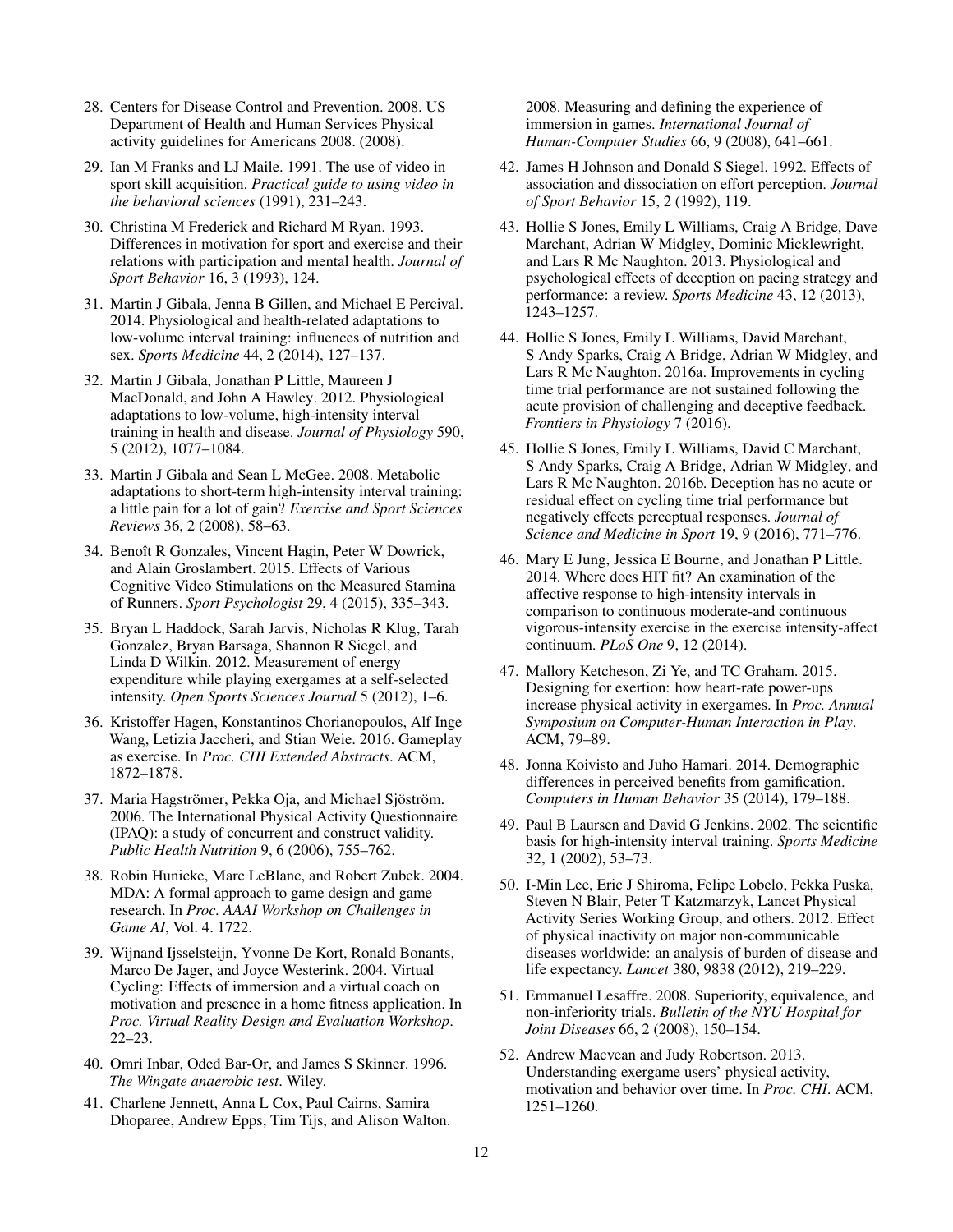- <span id="page-13-19"></span>53. Tímea Magyaródi, Henriett Nagy, Péter Soltész, Tamás Mózes, and Attila Oláh. 2013. Psychometric properties of a newly established flow state questionnaire. *The Journal of Happiness & Well-Being* 1, 2 (2013), 85–96.
- <span id="page-13-22"></span>54. Peter J Maud and Barry B Shultz. 1986. Gender comparisons in anaerobic power and anaerobic capacity tests. *British Journal of Sports Medicine* 20, 2 (1986), 51–54.
- <span id="page-13-18"></span>55. Edward McAuley, Terry Duncan, and Vance V Tammen. 1989. Psychometric properties of the Intrinsic Motivation Inventory in a competitive sport setting: A confirmatory factor analysis. *Research Quarterly for Exercise and Sport* 60, 1 (1989), 48–58.
- <span id="page-13-13"></span>56. Elisa D Mekler, Florian Brühlmann, Alexandre N Tuch, and Klaus Opwis. 2015. Towards understanding the effects of individual gamification elements on intrinsic motivation and performance. *Computers in Human Behavior* (2015).
- <span id="page-13-20"></span>57. Richard S Metcalfe, John A Babraj, Samantha G Fawkner, and Niels BJ Vollaard. 2012. Towards the minimal amount of exercise for improving metabolic health: beneficial effects of reduced-exertion high-intensity interval training. *European Journal of Applied Physiology* 112, 7 (2012), 2767–2775.
- <span id="page-13-8"></span>58. Trine Moholdt, Stian Weie, Konstantinos Chorianopoulos, Alf Inge Wang, and Kristoffer Hagen. 2017. Exergaming can be an innovative way of enjoyable high-intensity interval training. *BMJ Open Sport & Exercise Medicine* 3, 1 (2017).
- <span id="page-13-5"></span>59. Javier Monedero, Elizabeth J Lyons, and Donal J O'Gorman. 2015. Interactive video game cycling leads to higher energy expenditure and is more enjoyable than conventional exercise in adults. *PloS One* 10, 3 (2015).
- <span id="page-13-23"></span>60. Muriel Niederle and Lise Vesterlund. 2007. Do women shy away from competition? Do men compete too much? *Quarterly Journal of Economics* 122, 3 (2007), 1067–1101.
- <span id="page-13-2"></span>61. Stephen R Norris and Stewart R Petersen. 1998. Effects of endurance training on transient oxygen uptake responses in cyclists. *Journal of Sports Sciences* 16, 8 (1998), 733–738.
- <span id="page-13-4"></span>62. US Department of Health and Human Services. 2013. *Healthy people 2010: Final review*.
- <span id="page-13-0"></span>63. American College of Sports Medicine. 2017. *ACSM's guidelines for exercise testing and prescription*. Lippincott Williams & Wilkins.
- <span id="page-13-21"></span>64. Stephen Olejnik, James Algina, and others. 2003. Generalized eta and omega squared statistics: measures of effect size for some common research designs. *Psychological Methods* 8, 4 (2003), 434–447.
- <span id="page-13-3"></span>65. Bruno RR Oliveira, Fabian A Slama, Andrea C Deslandes, Elen S Furtado, and Tony M Santos. 2013.

Continuous and high-intensity interval training: which promotes higher pleasure? *PLoS One* 8, 11 (2013).

- <span id="page-13-9"></span>66. Wei Peng, Jih-Hsuan Lin, and Julia Crouse. 2011. Is playing exergames really exercising? A meta-analysis of energy expenditure in active video games. *Cyberpsychology, Behavior, and Social Networking* 14, 11 (2011), 681–688.
- <span id="page-13-7"></span>67. Rachel M Perron, Courtney A Graham, Jamie R Feldman, Rebecca A Moffett, and Eric E Hall. 2011. Do exergames allow children to achieve physical activity intensity commensurate with national guidelines? *International Journal of Exercise Science* 4, 4 (2011), 257.
- <span id="page-13-14"></span>68. Johnmarshall Reeve and Edward L Deci. 1996. Elements of the competitive situation that affect intrinsic motivation. *Personality and Social Psychology Bulletin* 22, 1 (1996), 24–33.
- <span id="page-13-11"></span>69. Ann Reinthal, Kathy Szirony, Cindy Clark, Jeffrey Swiers, Michelle Kellicker, and Susan Linder. 2012. ENGAGE: guided activity-based gaming in neurorehabilitation after stroke: a pilot study. *Stroke Research and Treatment* 2012 (2012).
- <span id="page-13-17"></span>70. Richard M Ryan. 1982. Control and information in the intrapersonal sphere: An extension of cognitive evaluation theory. *Journal of Personality and Social Psychology* 43, 3 (1982), 450–461.
- <span id="page-13-15"></span>71. Richard M Ryan and Edward L Deci. 2000. Intrinsic and extrinsic motivations: Classic definitions and new directions. *Contemporary Educational Psychology* 25, 1 (2000), 54–67.
- <span id="page-13-1"></span>72. Richard M Ryan, Christina M Frederick, Deborah Lepes, Noel Rubio, and Kennon M Sheldon. 1997. Intrinsic motivation and exercise adherence. *International Journal of Sport Psychology* 28, 4 (1997), 335–354.
- <span id="page-13-12"></span>73. Jennifer Schumi and Janet T Wittes. 2011. Through the looking glass: understanding non-inferiority. *Trials* 12, 1 (2011), 106.
- <span id="page-13-10"></span>74. Lindsay A Shaw, Jude Buckley, Paul M Corballis, Christof Lutteroth, and Burkhard C Wünsche. 2016. Competition and cooperation with virtual players in an exergame. *PeerJ Computer Science* 2 (2016).
- <span id="page-13-6"></span>75. Lindsay A Shaw, Burkhard C Wünsche, Christof Lutteroth, Stefan Marks, Jude Buckley, and Paul Corballis. 2015b. Development and Evaluation of an Exercycle Game Using Immersive Technologies. In *Proc. Australasian Workshop on Health Informatics and Knowledge Management (HIKM)*. Australian Computer Society, 75–85.
- <span id="page-13-16"></span>76. Lindsay A Shaw, Burkhard C Wünsche, Christof Lutteroth, Stefan Marks, and Rodolphe Callies. 2015a. Challenges in Virtual Reality Exergame Design. In *Proc. Australasian User Interface Conference (AUIC)*. Australian Computer Society, 61–68.